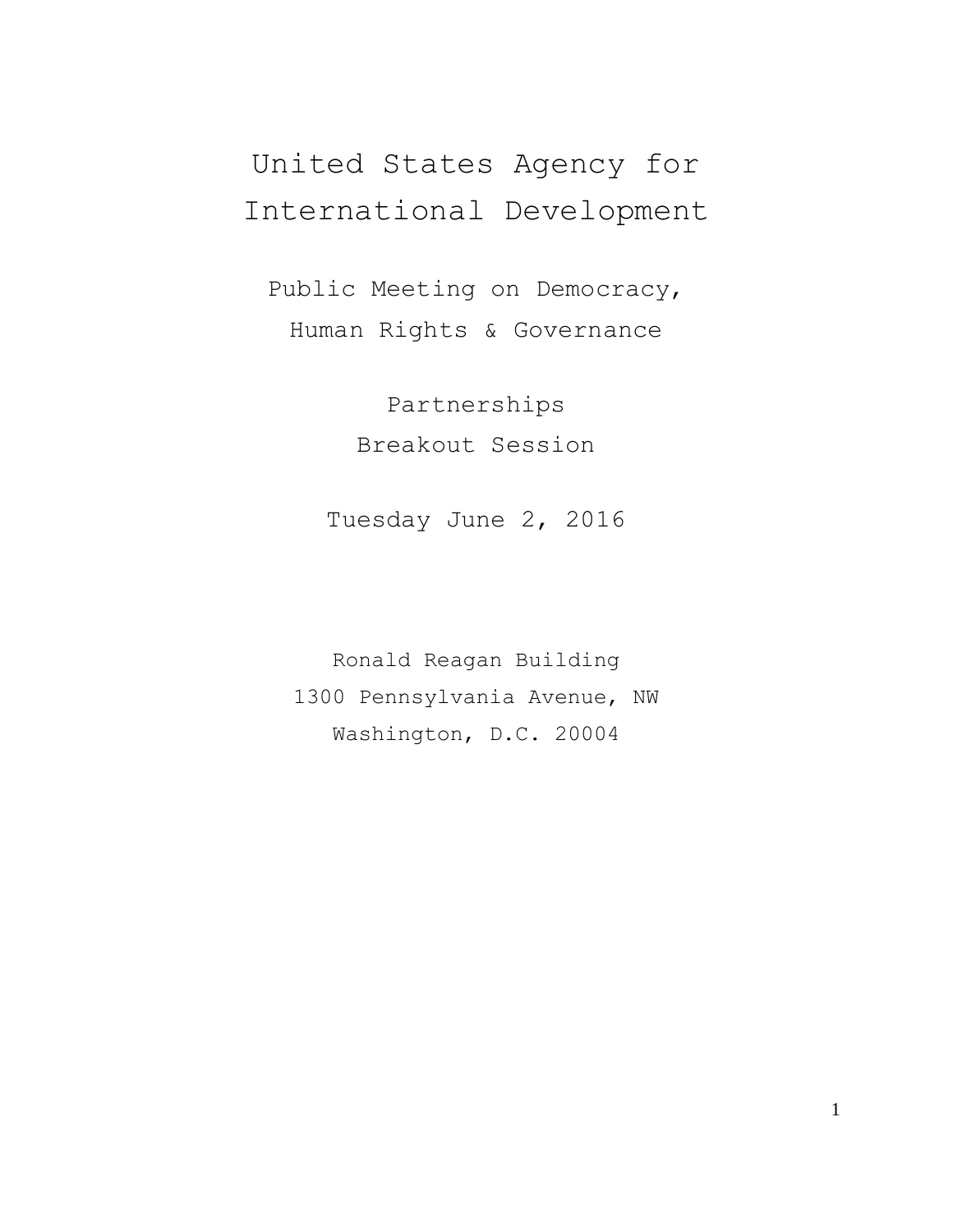## *Transcript By National Capitol Contracting 200 N. Glebe Road, Arlington, VA 22203* INDEX OF SPEAKERS

| С                                                  |                                                                                               |  |
|----------------------------------------------------|-----------------------------------------------------------------------------------------------|--|
| Carter, Lynn                                       | $20\,$                                                                                        |  |
| $\pmb{\digamma}$                                   |                                                                                               |  |
| Falconer, Andres<br>Foldi, Paul<br>Foster, Allison | 17<br>18, 20<br>33                                                                            |  |
| H                                                  |                                                                                               |  |
| Hart, Kim                                          | 35                                                                                            |  |
| $\mathbf{L}$                                       |                                                                                               |  |
|                                                    | Levine, Neil 3, 9, 10, 12, 14, 15, 16, 18, 20, 21, 22, 24, 26, 27, 29, 31, 33, 34, 35, 36, 37 |  |
| O                                                  |                                                                                               |  |
| O'Connell, Nora                                    | 24                                                                                            |  |
| P                                                  |                                                                                               |  |
| Peasley, Carol                                     | 21                                                                                            |  |
| $\boldsymbol{R}$                                   |                                                                                               |  |
| Randolph, Paul<br>Rosenthal, Irving                | 22<br>14                                                                                      |  |
| S                                                  |                                                                                               |  |
| Strosser, Miyasha                                  | 27                                                                                            |  |
| T                                                  |                                                                                               |  |
| Tengara, Jenny<br>Terolo, Ryan<br>Thompson, George | 26<br>9, 10, 11<br>34                                                                         |  |
| V                                                  |                                                                                               |  |
| V.C., Francis                                      | 15                                                                                            |  |
| W                                                  |                                                                                               |  |
| Wilson, Kate                                       | 31                                                                                            |  |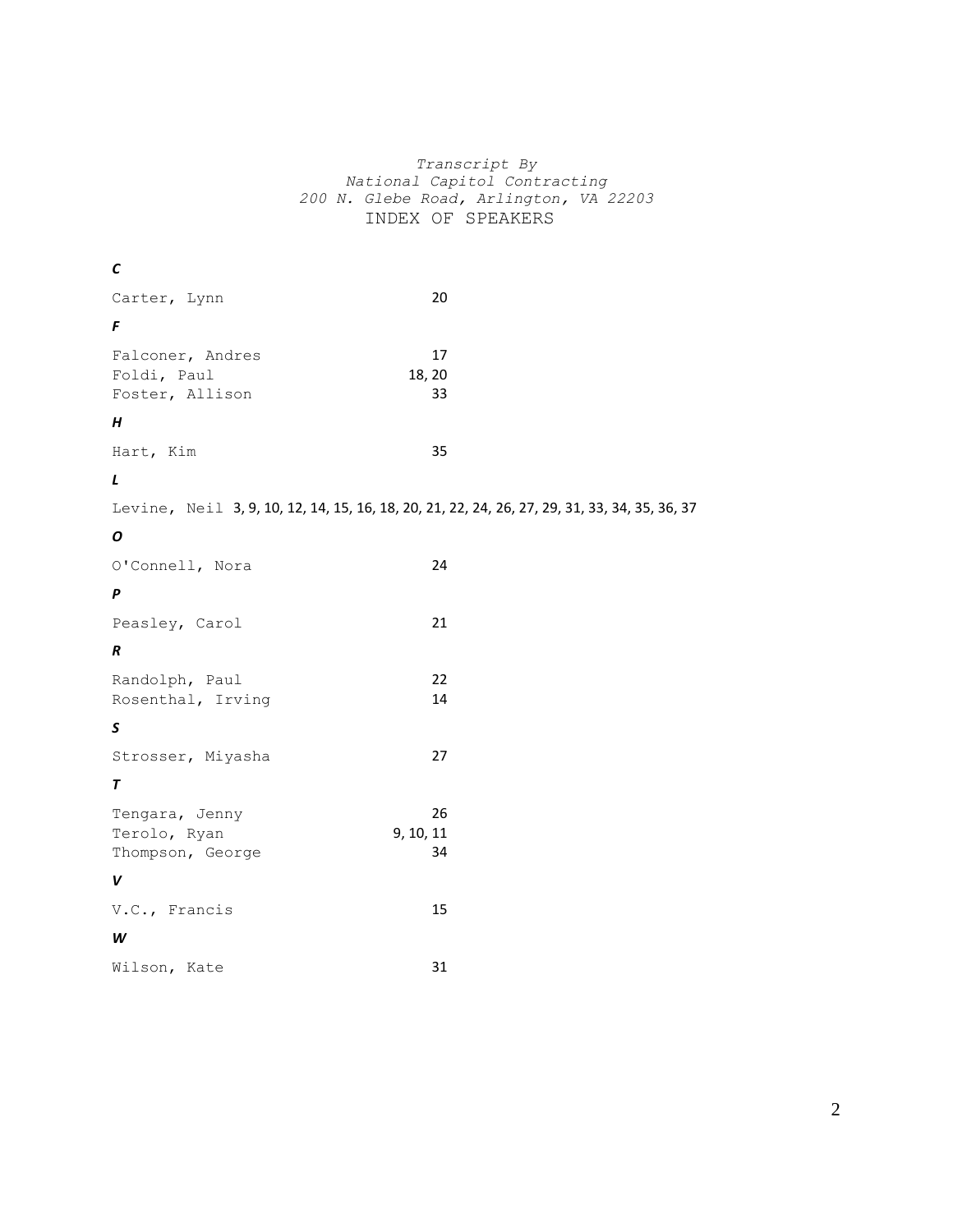NEIL LEVINE: Good afternoon. My name's Neil Levine. I'm the director of the [inaudible] human rights and governance --

MALE SPEAKER: Your mic's not on.

MALE SPEAKER: And it should be.

NEIL LEVINE: My friend's going to help us out. The -- I'm not going to have to use the stage -- I'm going to rise to my full height of five-foot-six, and try to work end to end here. I'm really just here to get the ball rolling, and frame some of the discussions. But we have a lot of the food for thought from our administrator. I just want to say how excited I am to be here on a day where we've gotten a real lift from the administrator, in terms of her thinking about what she sees when she looks at the DRG sector, and the trends we're facing together as partners.

And then, the discussion in the ACVFA governing board meeting this afternoon, which was the start of that discussion. And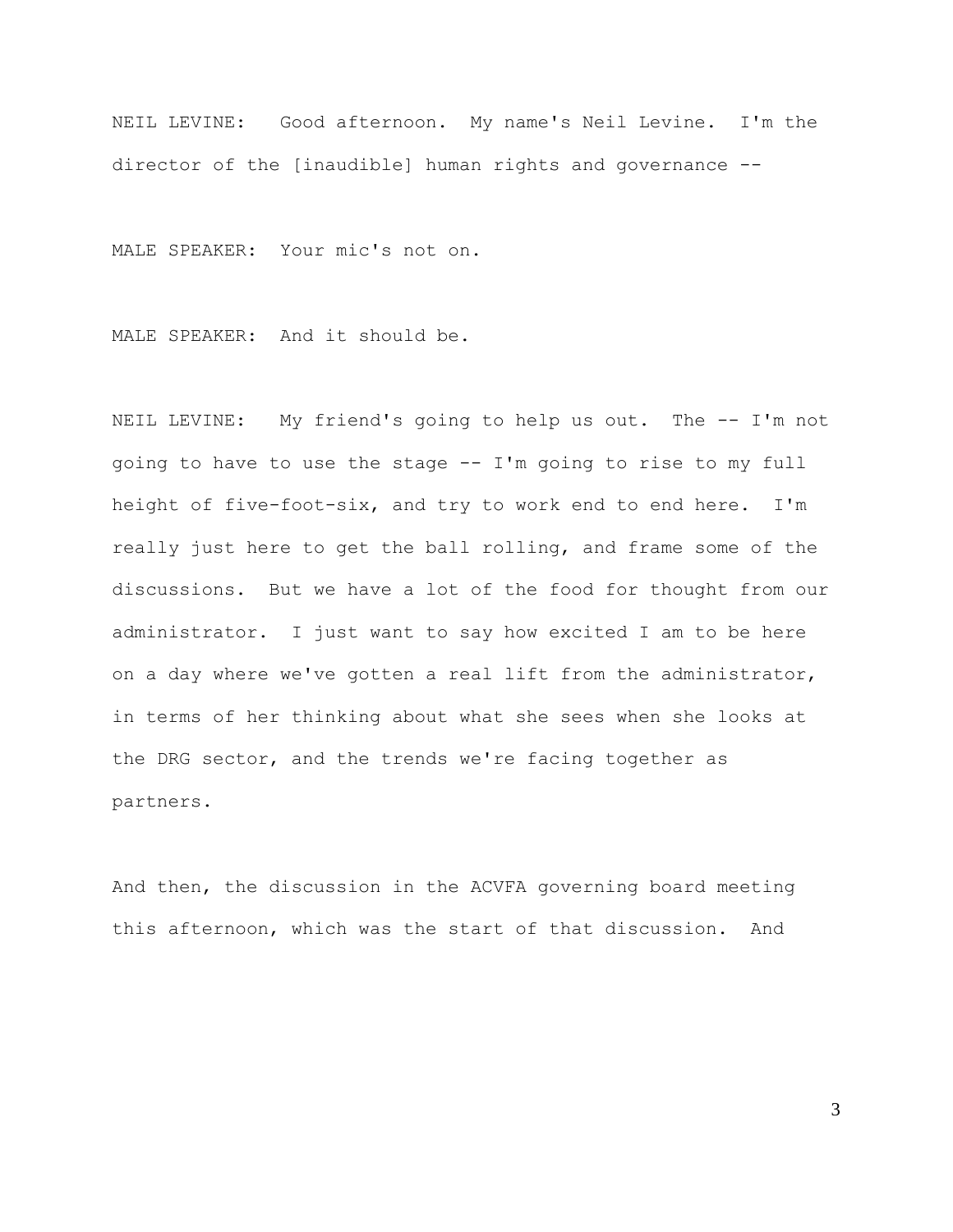then, now to widen that discussion to all of you. Many familiar faces here. I think we're here to get the best ideas, and then turn this over to Jeanne and the working group. Why don't I do a few introductions? We have some members of the working group here. Doug, can you stand, if there's anyone else -- or else, Doug's going to be very, very busy. Yeah. And Eric Bjornlund, from Democracy International. We have the ACVFA chair, Jack Leslie, here. So, thank you all for your time.

So, without any further ado, just let me make a few framing remarks and comments. I'm aided, in part, by the -- prior to Jeanne's long -- week long campaign for the chair of this esteemed committee, there was a telephone call where we just started this conversation, and this -- we'll bring everybody onto the same page. So, when we talk about partnership, one of the first questions is where do we want to focus our efforts? And so, on the slide here, you see the iconic figure of the aid handshake that really is the representation of partnership from our earliest beginnings.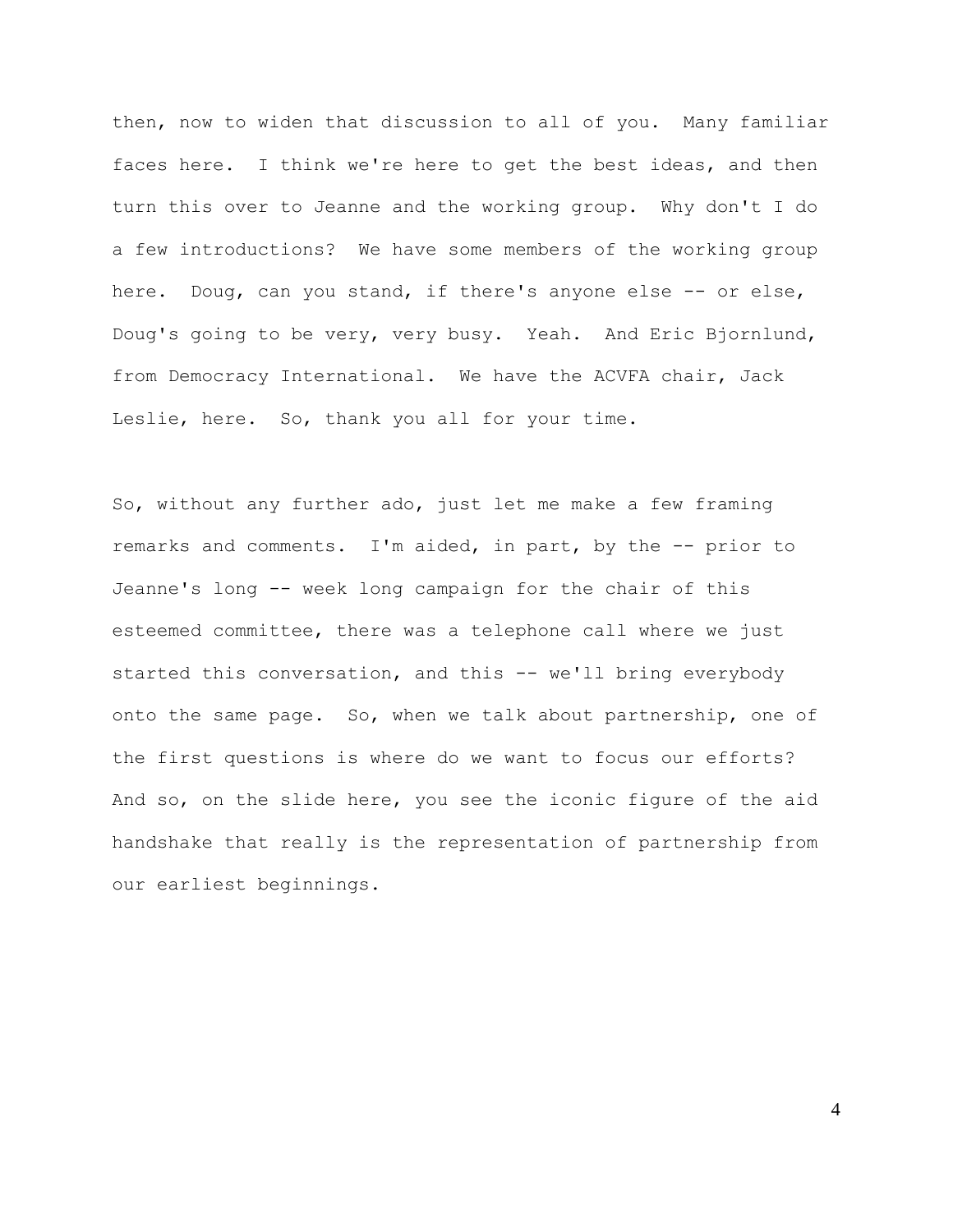But whether we're talking about partnerships with -- as you -outside actors to internal actors, we as partners together and local actors, that's one partnership. Partnership, in terms of how we structure relationships, whether the coalitions or grant alliances the form in which those partnerships take. And then, the partnership really between the U.S. government and implementing -- you, the implementing partners.

So, there's a question in the room about where we should we - where should we aim our laser focus here, or what are the questions we want to ask about forming these partnerships, and with whom these partnerships are formed with. So, that's one set of questions.

Then, the question is one very helpful comment that Jeanne made in the initial discussion is one way that we might problematize the question of partnership is where and when we partner. And so, I've tried to depict here, you know, a protest in an area of closing space where there are -- degrees of freedom are reduced, and the opportunities to partner –- to strain our creativity to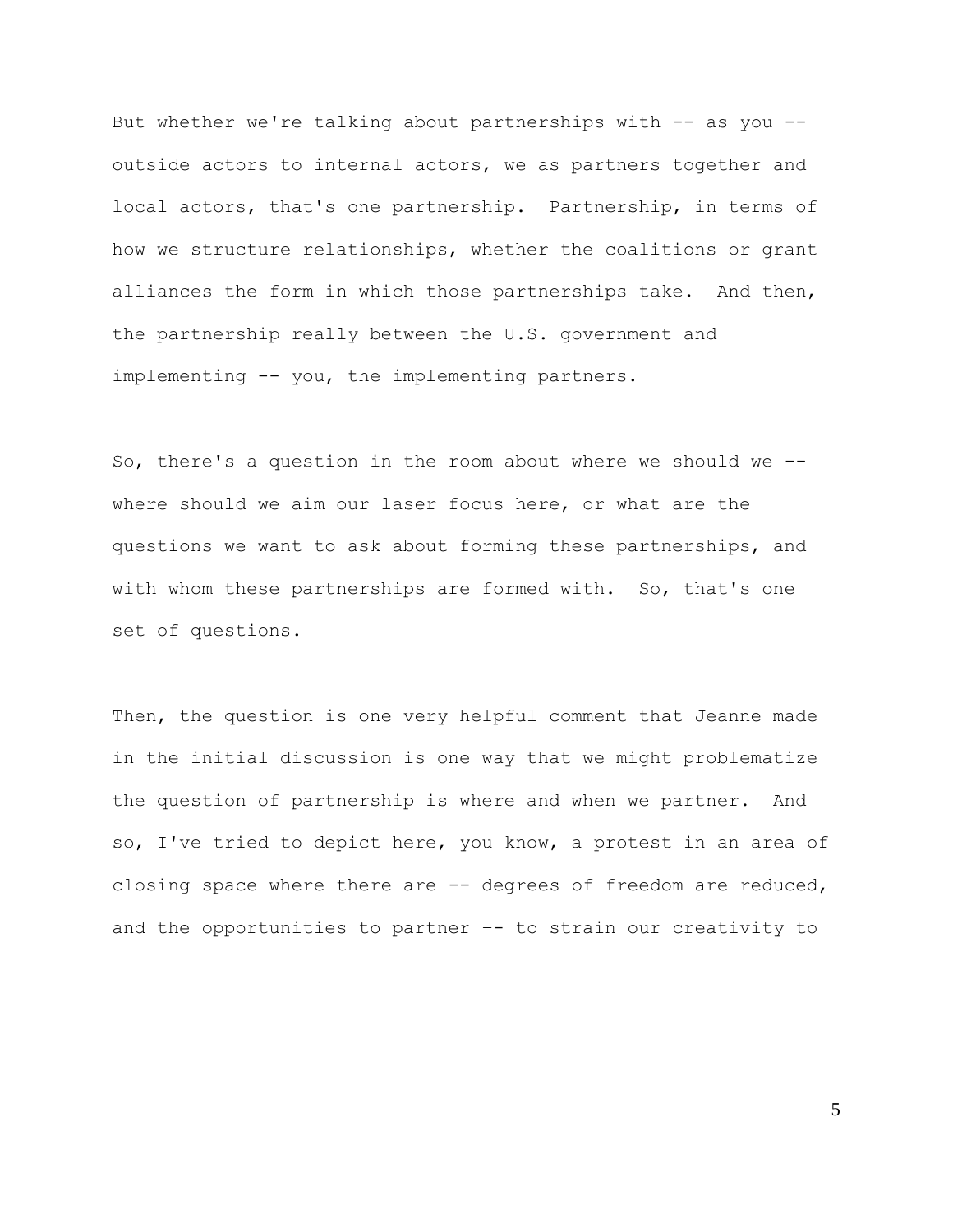perhaps partner in new ways and new modes in a closing space environment.

The second picture up there is, of course, of Aung San Suu Kyi as Gayle talked about, as times of opening or transition, and do those create unique opportunities for different kinds of partnerships, and also to explore, as we have seen in the past, changing up the cast of whom we partner with. Those -- the entry of new actors who are, heretofore, in prison, out of the country, or new forms of organizations that were, perhaps, illegal.

Let's say, under times, apartheid. And then, the last is a form -- a citizen form in Indonesia. And that speaks to the environment of a consolidated democracy that really needs and seeks a partnership of a different level. Not a donor relationship, really. Not a senior/junior partnership, but of democratic countries trying to solve problems together based on mutual experience and mutual exchange of knowledge.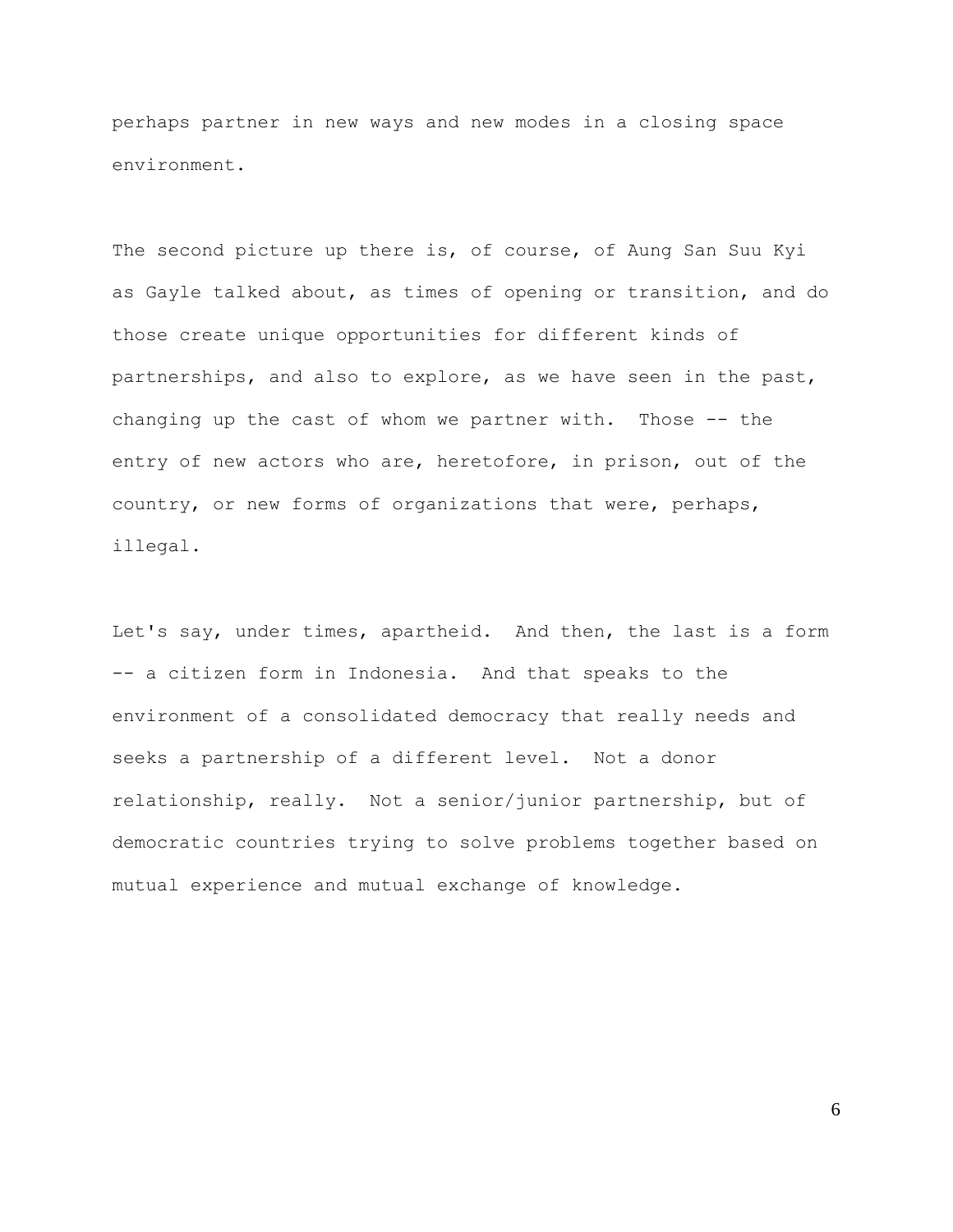And so, we can think about problematizing the issue of partnership in any of these three. And I thought that was a very useful way to think through the issue. The last issue before we get to some of the questions is how do we collaborate? And one of the things that the new model, based on science, technology, innovation, and partnership has given arise to is many different forms of partnership and collaboration.

So, you've heard a little bit about co-creation, or the idea that we co-design with partners in a different way that gives us a little bit more flexibility to draw out the best ideas from broad groups of folks -- co-creations. The emergence of how do we partner directly with the private sector, public-private partnerships that have grown into global development alliances.

And I thought Gayle really put her finger on it and said, it's one thing to go passing the hat for private sector engagement. Could you pick up half or three times the bill, and we'll call ourselves a partnership? And what she said and asked us to look at is what does it mean to truly partner in a way that speaks to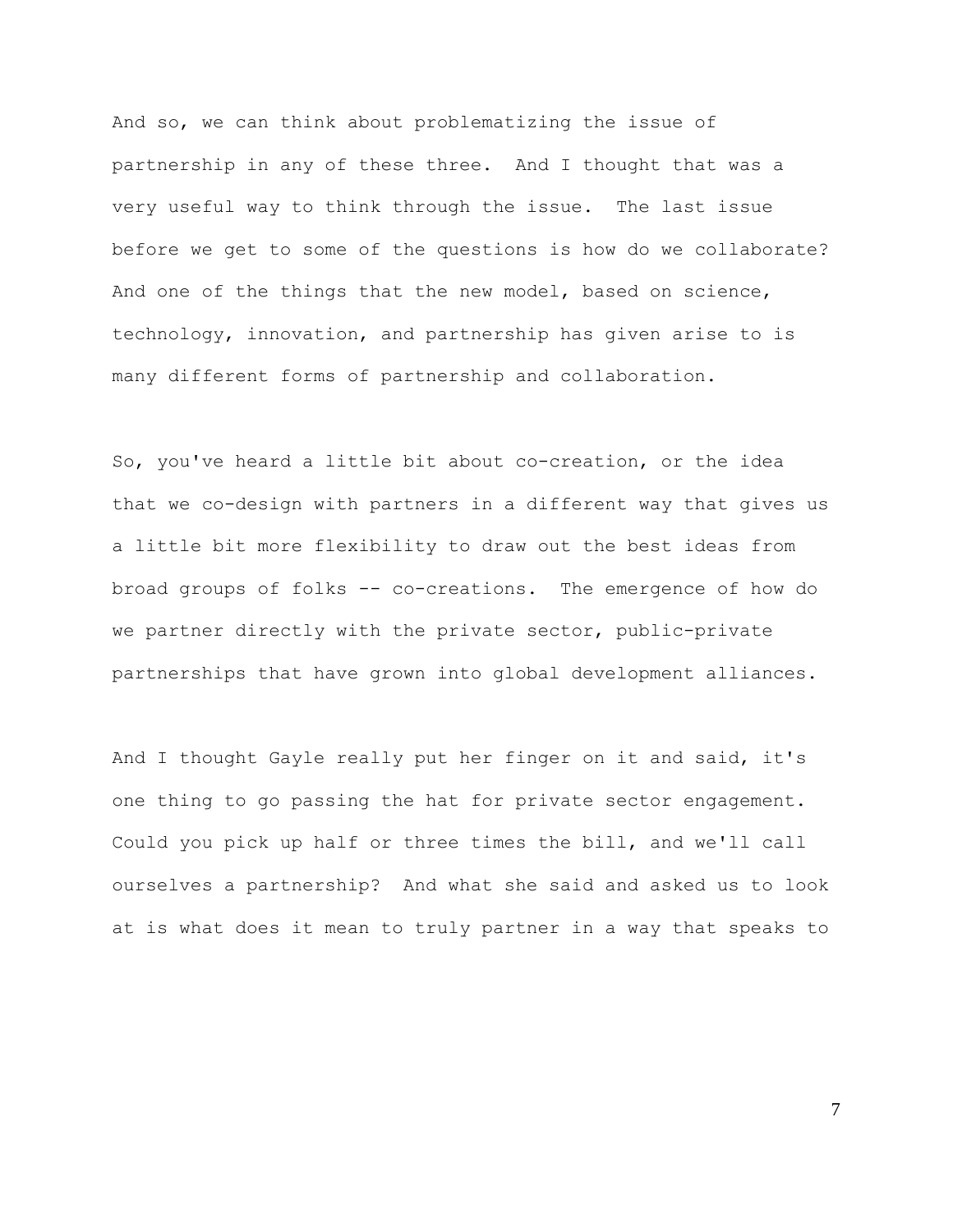kind of mutual interests and benefits of that partnership together? We've heard and seen USAID engage in grand coalitions. The open government partnership coalitions of civil society, governments, the private sector, parliamentarians, academics, in broad coalitions, working together.

A new form of partnership. We've talked about calls to action, which really are not  $-$ - partnerships, in the sense that they are trying to foster collective action against a common problem, where we recognize that many actors bring something to the table, and we want to identify and sort of focus that energy. It may be a loose partnership, but it's a way of stimulating activity that, before, was not present in the same way.

We have alliances; they're called different names, but I think the issue is what is your experience with those practices? Are there -- I don't know if we've evolved enough to call them best practices, but what are the practices that you think, particularly in the DRG sector, are effective? We're paying a lot of attention now to the open government partnership as a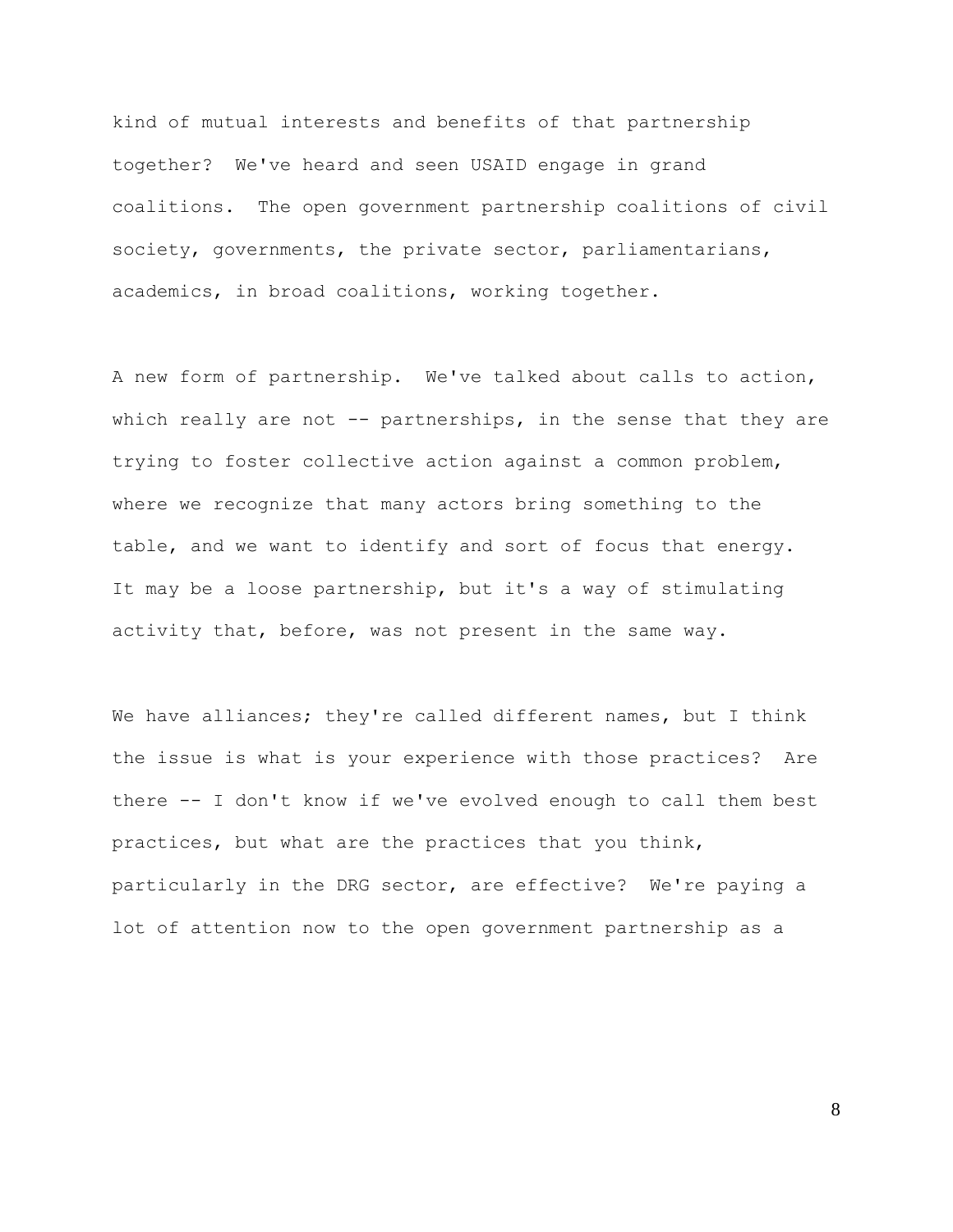race to the top where committed governments can -- are looking for solutions, and they really do want to find problems that aren't available to them by continuing to mine their own experience. They want the experience of other partners, private sector, technology, solver communities. I don't know if the word solver communities existed a decade ago in the development space. So, those are some of the questions that animate this discussion, we hope.

Lastly, we -- these two teaser questions that I want to leave up for our discussion. But really, as Jeanne suggested, we're looking for those questions that most interest this group, that the DRG working group can focus on. And I think -- I wanted to add to something that Jeanne just said is how do we walk the walk, in terms of our partnerships, that brings in the DRG principles that we all have -- or all engaged in-- espousing and implementing across the board. Participation, inclusion, transparency, accountability, respect for human rights, democratic processes.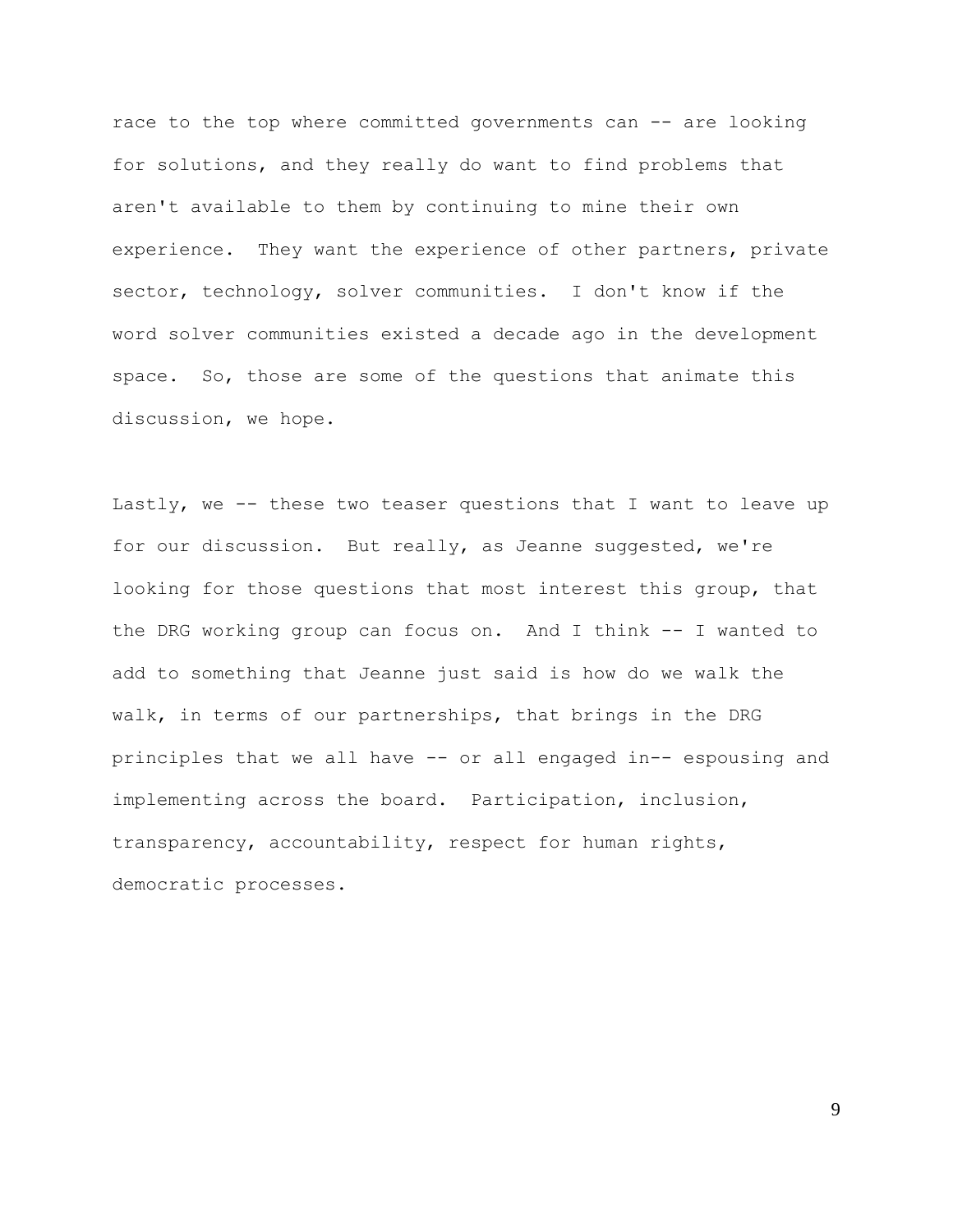How does that work across all the sectors that we work in development? And then, also, I guess the issue -- returning to the word partnership -- and this is the last thing I'll say is that partnership, the noun, is kind of the form it takes. We are -- that is a noun that describes how we're working, but to what end? And Jeanne suggested that this is really fostered towards sustainable impact in whatever endeavor we are working for. The -- then, there's partnership the verb, and I think it's really important, and if you look at USAID's mission statement now is that it begins with "We partner to end extreme poverty, and promote democratic resilient societies." And so, what does it mean, again, to this point of what does that partnership mean?

Why should we collaborate in this way that's different, that works to mutual advantage, not just for us, but of course, the ultimate citizenry on whose behalf we are working. And I think, again, that gets into what Jeanne was saying about walking the walk.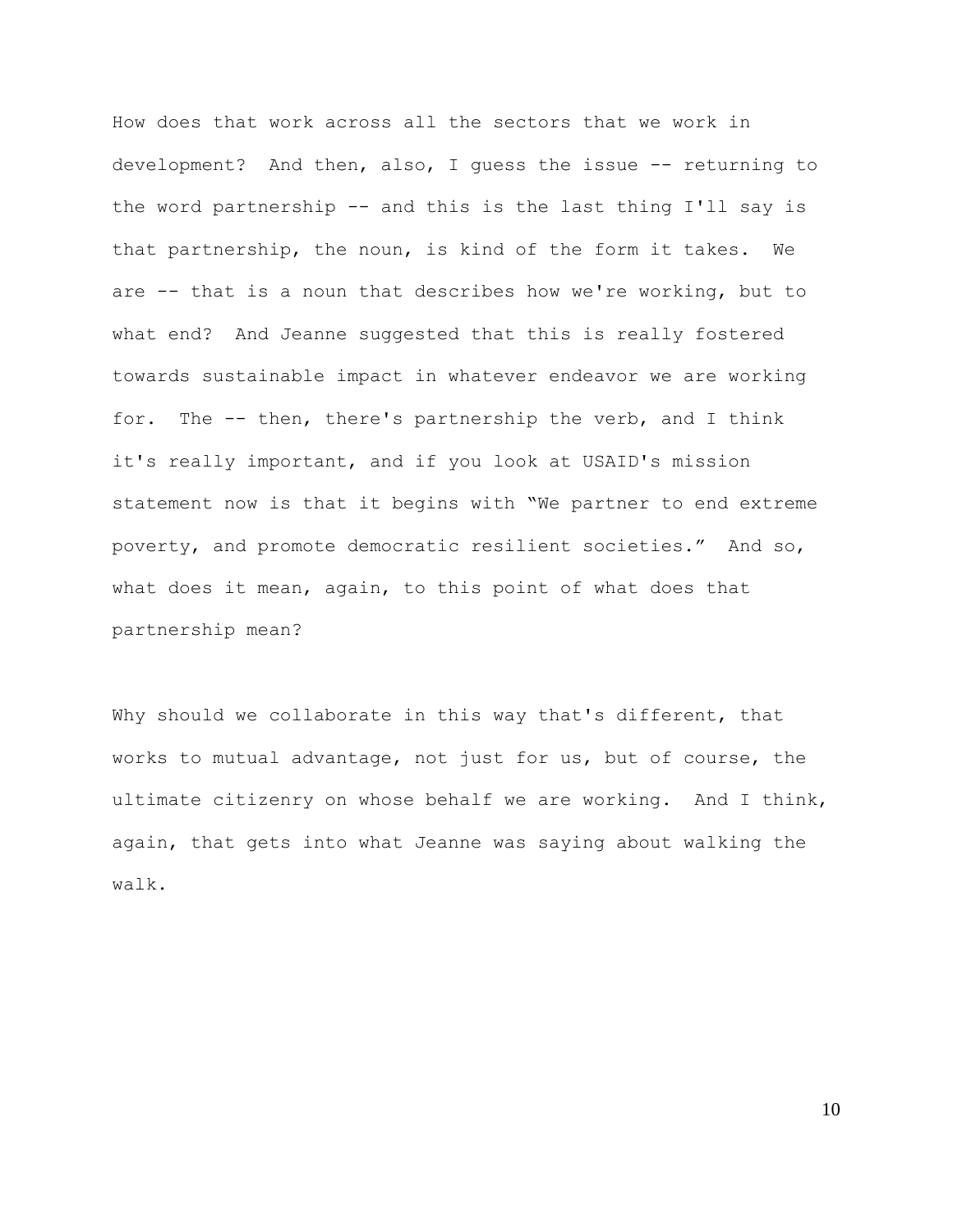So, let me -- first, I should've done this at the top. We have a graphic illustrator. And how are you doing so far? Tell me your name.

RYAN TEROLO: Ryan.

NEIL LEVINE: Ryan --

RYAN TEROLO: Terolo [spelled phonetically].

NEIL LEVINE: Terolo.

RYAN TEROLO: Yep.

NEIL LEVINE: Thank you for being here. This will be a gift to the agency, but first, to the working group. And we will follow the conversation as it goes along.

RYAN TEROLO: One thing. These don't come with spell check so, you know, if I get it wrong --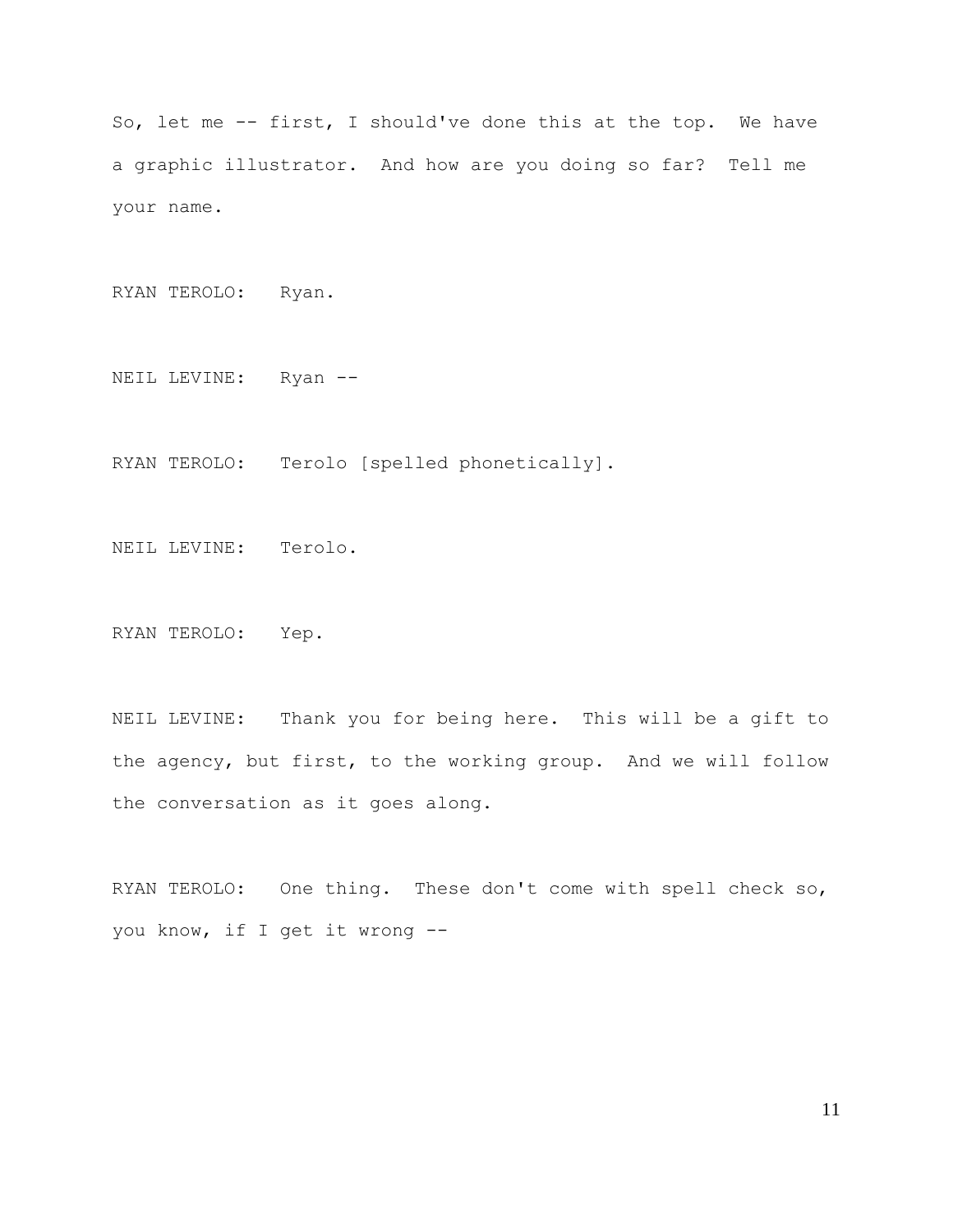[laughter]

NEIL LEVINE: They will. They will. Let me stop there, and maybe I will put Doug on the spot for just a second, in terms of reacting to this. You've been -- you're one phone call and one ACVFA meeting ahead of the rest of the audience here, so in terms of starting us off, when you think about partnership in the DRG space, what do you think are some of the considerations we should be talking about?

MALE SPEAKER: Do we have -- are we miked?

RYAN TEROlO: You have a mike.

MALE SPEAKER: Do you have a mike?

MALE SPEAKER: Oh I have a mike.

FEMALE SPEAKER: Can we have a handheld mike?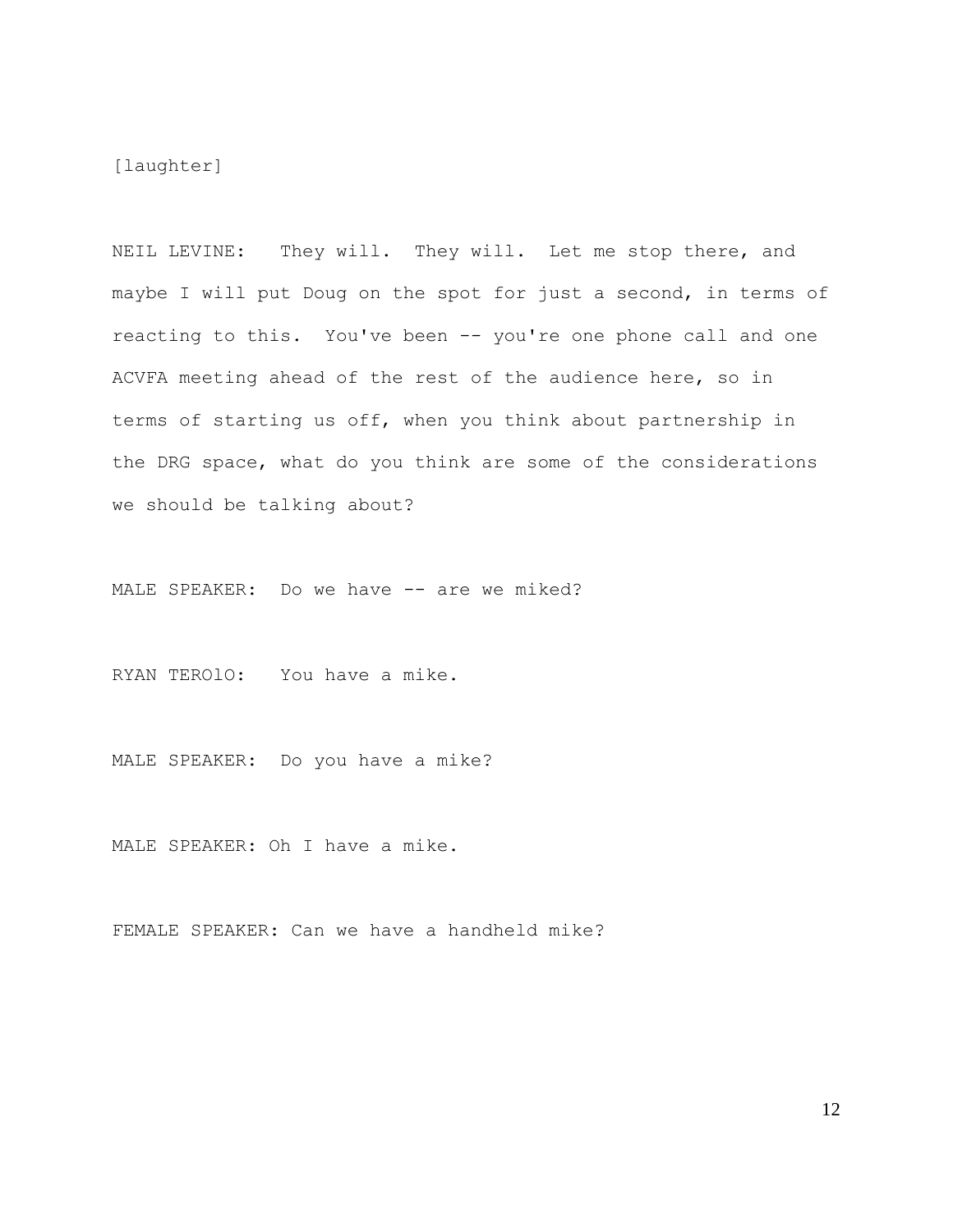RYAN TEROLO: Yes.

MALE SPEAKER: Yeah let's --

[inaudible dialogue]

RYAN TEROLO: Do you want to do the -- do you want to do the miking?

[inaudible dialogue]

MALE SPEAKER: And I think that was a great introduction. I think the challenge for this group is as follows: it's hard to talk about partnership in the abstract. We should be talking about partnership as an objective. And we work in so many different fields, so it's one thing to talk about, for example, partnership to achieve good electoral results and other closing space for civil citing and so forth. So, I think one of the challenges that we have before us is to think about where are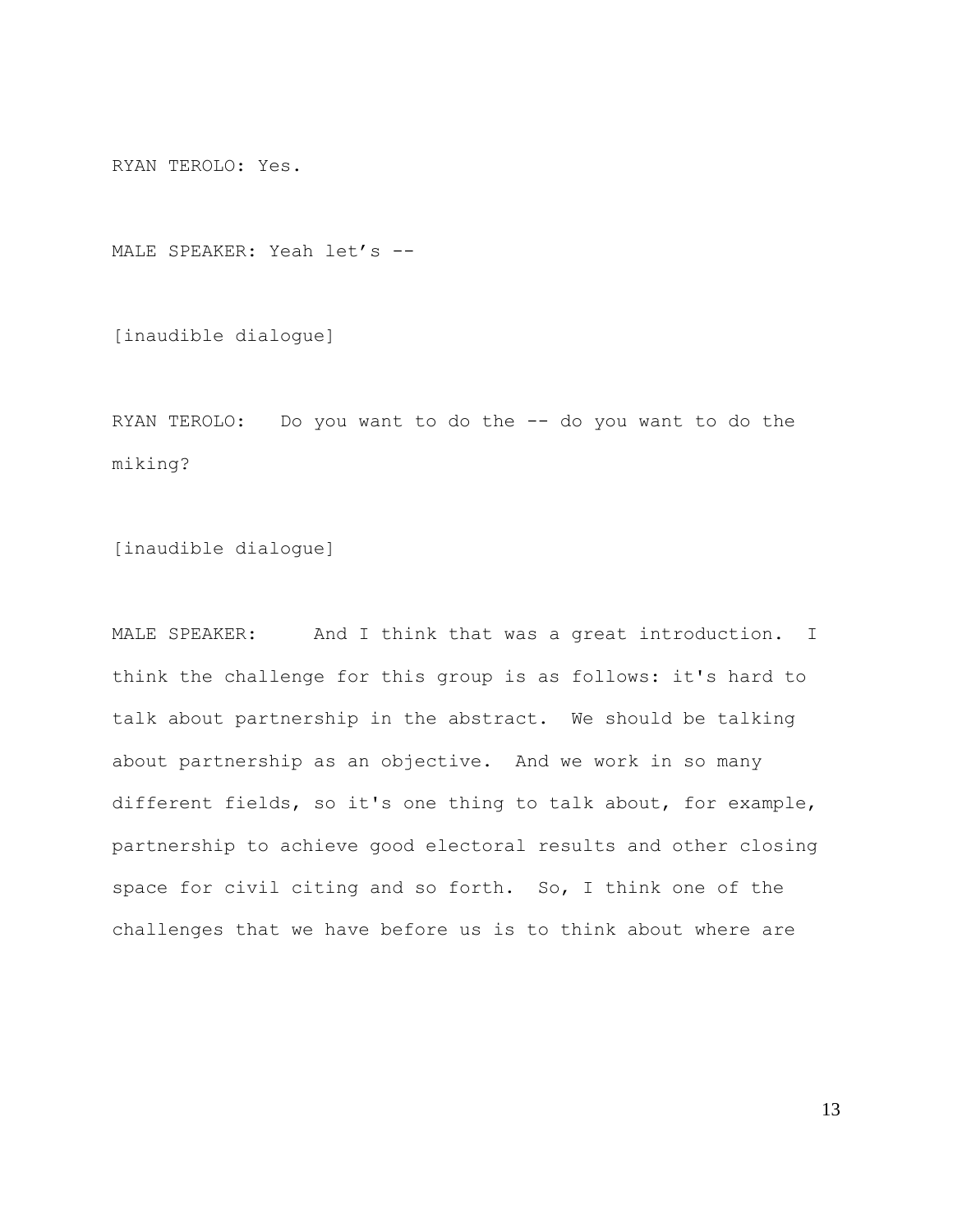the commonalities so that we can roll something up to USAID that would be useful, not only for the agency, but also for most of us, if not all of us, in the room.

So, as you think about these questions to the extent you could think about not just your own organizations' experiences with partnership, broader lessons for the community. I think that's what would be most helpful to the working group. And I know Eric is on the working group as well, so I'm going to turn the next --

NEIL LEVINE: Yeah, next victim.

MALE SPEAKER: And I think also, one of the issues of partnership is that we're talking about a lot of different phenomena that are -- that are -- that are quite different. We're talking about sort of how do we work with groups in other countries and make a difference, and help them do what they want to do, and put their agendas forward, and how do we stand behind that and support that? But we're also talking about how the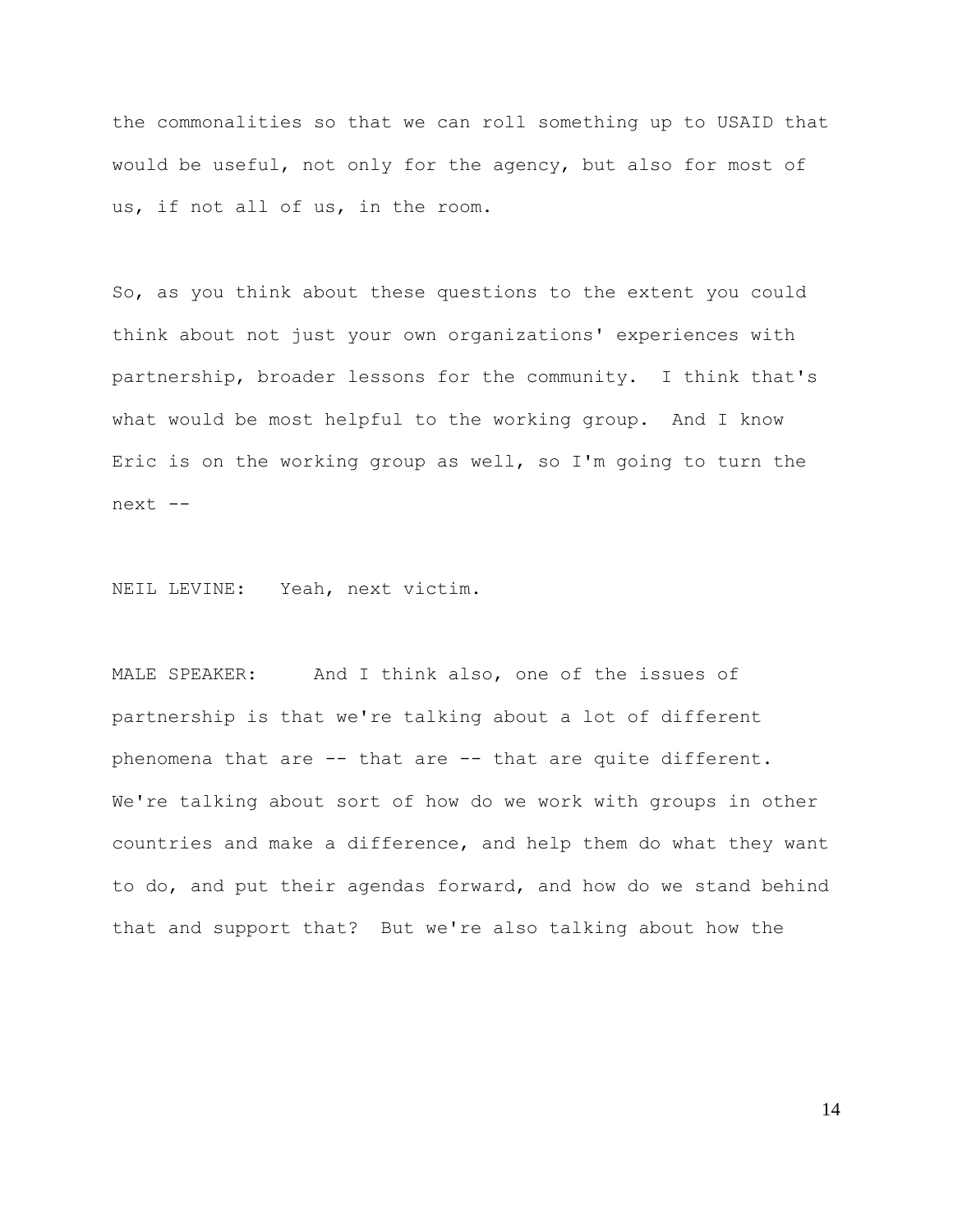agency partners with others in the world that it has common objectives with? How does it partner with other development agencies from other countries around the world? How does it partner in multilateral institutions, and mobilize those kinds of resources?

And of course, something that everyone in this room cares about, how does it partner with its intermediaries? With its partners, based in the United States and based around the world, that are carrying out programs in democracy rights and governance and in other fields. And so, how does the agency mobilize those partnerships in a way that gets to other issues, like innovation, for example? So, we're making with the same partners all the time doing the same thing. Can we be -- really be innovative? And so, if we want to think of these issues as distinct because broader partnerships -- opportunities for new players, new partnerships, is part of the way of getting innovations.

Innovation's just not at the margins with new initiatives and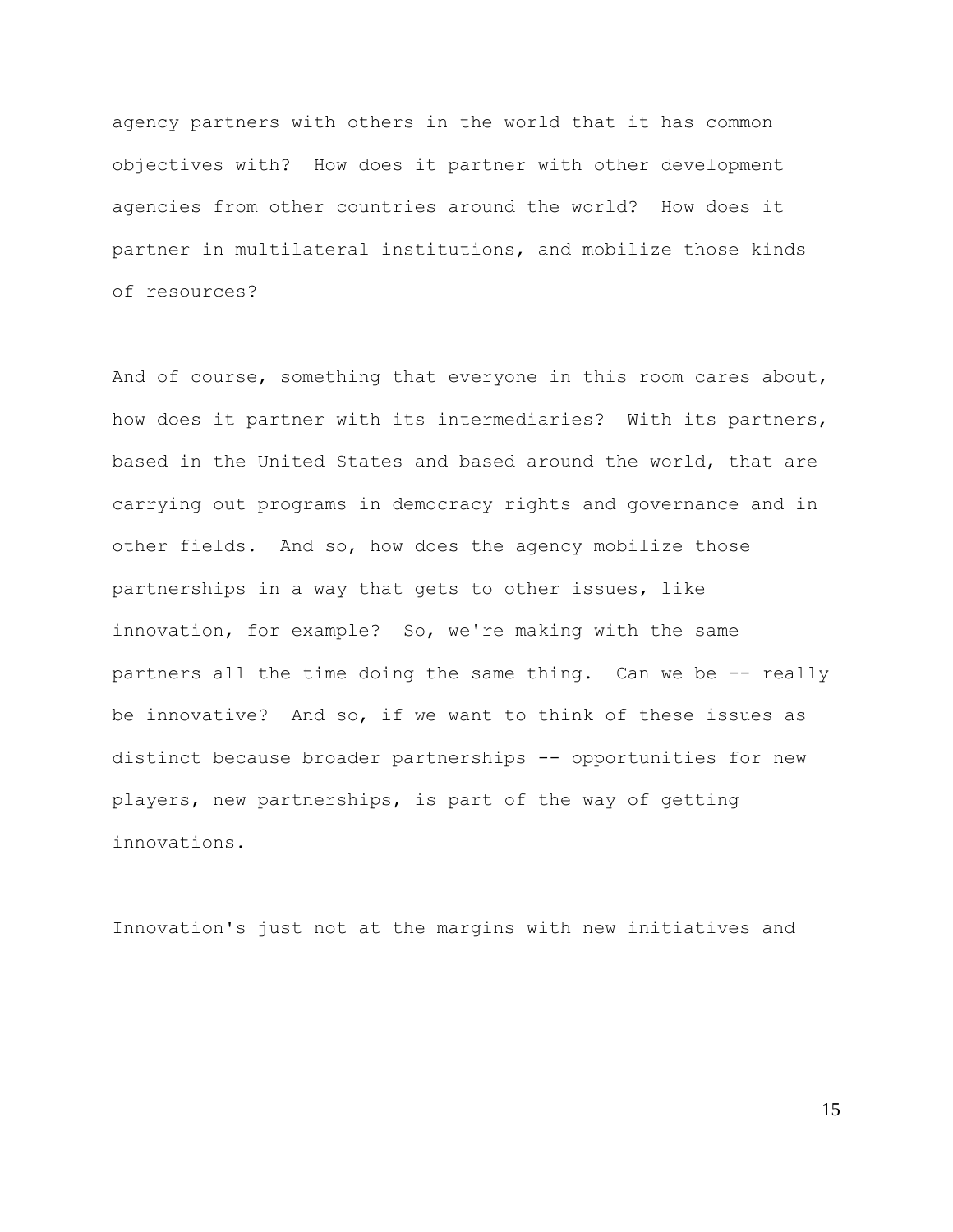new ideas and new technologies and new approaches, but it's new ideas that come from other ways of partnering with other organizations; and I think that's one of the challenges for the agency as well. So, we obviously have to disaggregate what we're talking about, which kinds of partnerships we're talking about, and sort of all of them are extremely important to the agency's mission.

NEIL LEVINE: Please go ahead and introduce yourself.

IRVING ROSENTHAL: Hi. I'm Irving Rosenthal, formerly of AID, now a professor at various universities. There are three levels of partnerships that I think we have to make sure which we're talking about -- maybe more, but the one level is amongst all of the official donor agencies. We talked about between AID and World Bank between AID, MCC. Those are important, but I don't think that those are the most important. There's a second level that we're talking about. It's partnerships between government agencies, and we're here in ACVFA -- between U.S. government agencies and the  $U.S.$  -- and the private voluntary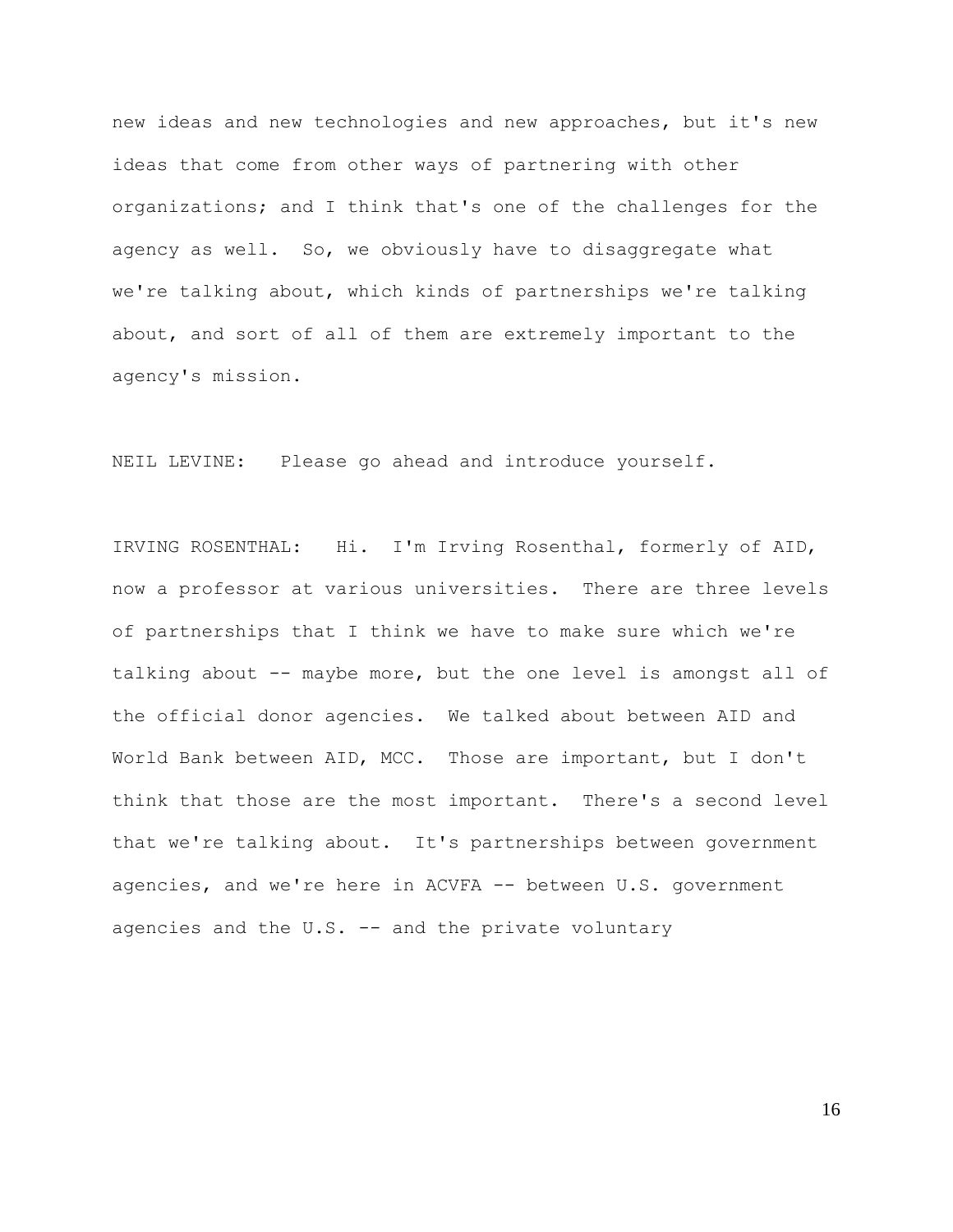organizations. You know, how does AID, MCC, all of the others, partner with the NGOs and PBOs? Very important, but I don't think that's the most important.

There are two other levels that I think are core. One is between the U.S. government, U.S. agencies, and the organizations in the field and the countries in the field. Now, we're getting closer to what I think development is all about. And then, once you're then even talking about, then the other level is cooperation and coordination amongst local people, local organizations, local NGOs. I guess those are four different levels, and for me, who spent a lot of time in the field, it's that last one that's the most important.

And I think when we use the word sustainability in development, all across the board, I think that the sustainability of local organizations, local society, is very important. For example, I spent a lot of time in the [unintelligible], and my wife and I went off in [unintelligible] to spend a couple days and nights with the herders.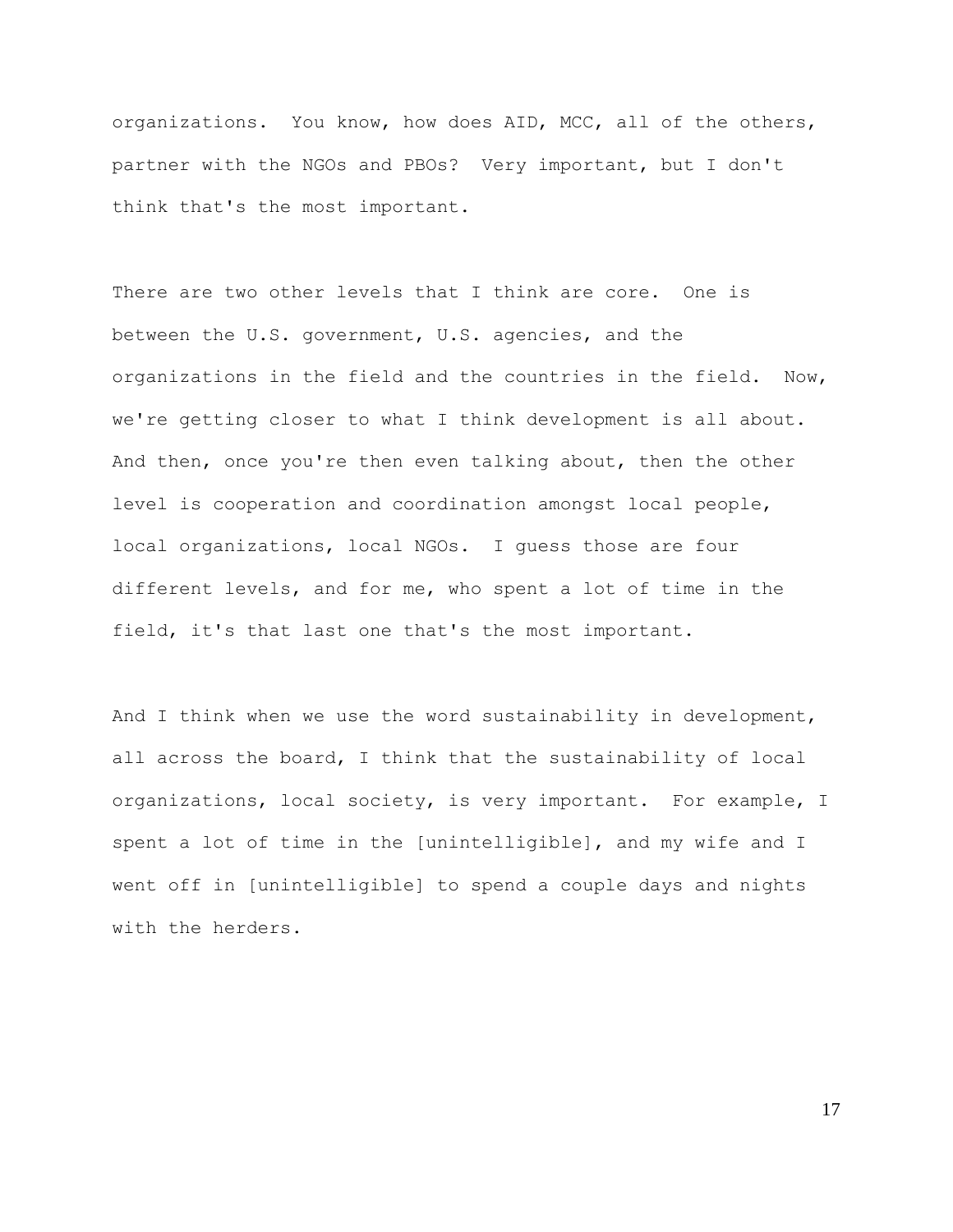And the goal was to get the herders to decide what it is that they want, and to decide what local institutions in their local government they should work for -- with. And I think that is the angle of everything we do, if we can't get local partnerships at those levels, everything we do is beside the point. And that takes a tremendous amount of skill that I don't think we really spend enough time on. Thank you.

NEIL LEVINE: Thank you, sir. Yes?

FRANCIS V.C.: I'm Francis V.C. with answer for a non for profit research and analysis organization. And one of the things that we've really been looking at is using a system syncing approach to understand how all the different stakeholders interact with each other. What are their motivations? What are their barriers for enacting change? And what are the different relationships that our partners have that can be leveraged, in order to not just kind of make a change here and there, but actually, to fundamentally alter the system so that you can have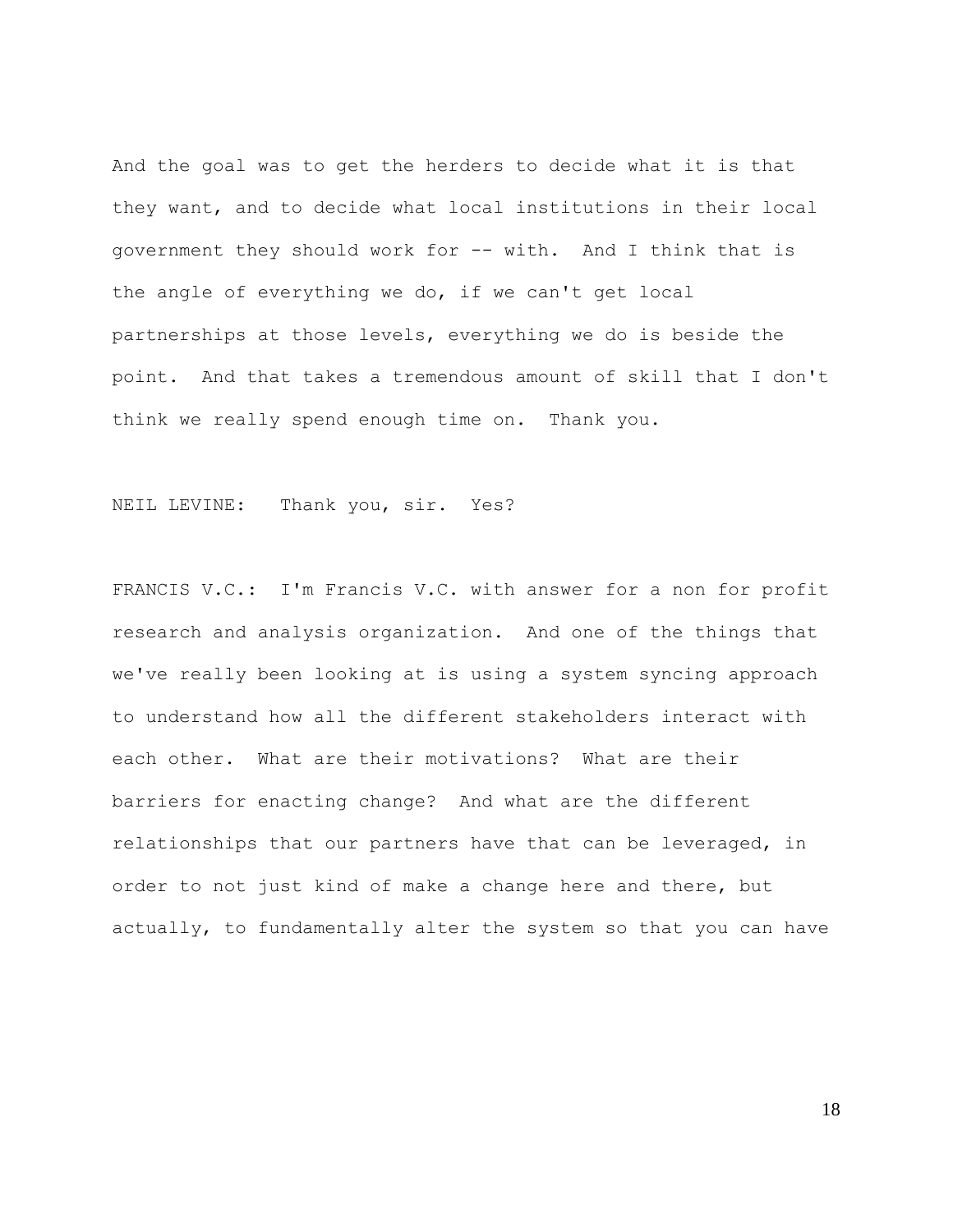that sustainable change?

You know, so that you're not kind of putting your interventions at the end where, you know, where you're hitting the symptoms. You're actually getting to the root cause of the behavior in order to change it, and get by-in from all the different members of the community. So, we've been using system syncing methodologies in order to kind of analyze local, regional, national systems in order to understand what makes people tick, and try to design interventions that will meet the goals of USAID and our partners, as well.

NEIL LEVINE: Great. Thank you. And this comment calls to mind Gayle's comment about the existence of many more tools in our toolkit, systems analysis being one of them. I can't think of an organization better suited for system analysis. In fact, Irv will probably agree that we were doing systems analysis for a long, long time because we look at whole sectors, whole of country as a unit of analysis, but the tools have improved. And as part of the partnership discussion, getting at what are the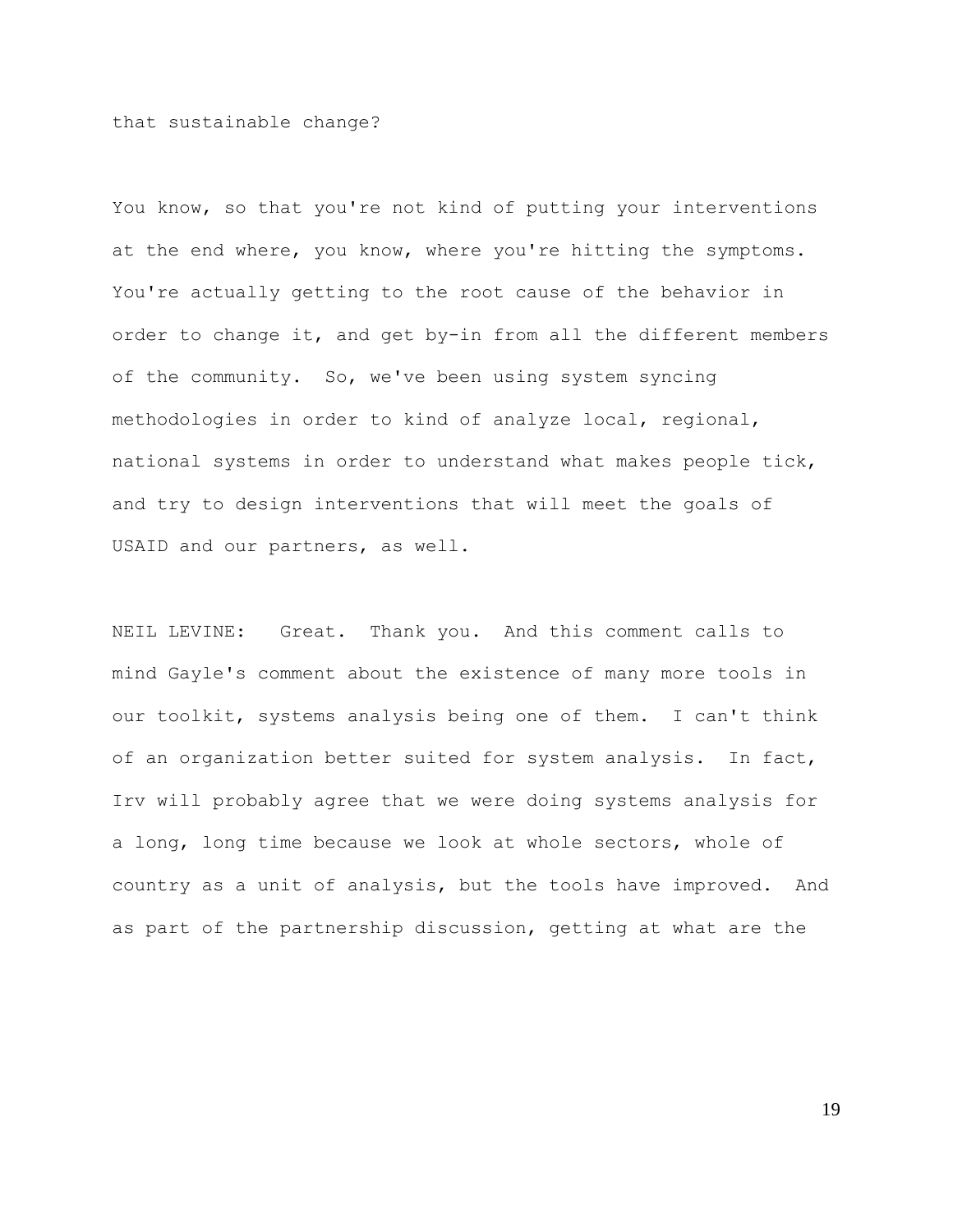other tools that are out there would be really important for the group. Andres?

ANDRES FALCONER: Thank you. I am Andres Falconer. I'm GPSA, Global Partnerships Social Accountability, in the World Bank. And while we're still dealing with definitions, I thought I'd share a bit of our experience with partnerships. And I guess in bank parliaments, partnership is usually gets -- gets kicked around when we talk about a couple of donors putting funds into a multi-donor trust fund for partners. We, I think, thankfully went well beyond that in the GPSA partnership. And before we talk about specific concrete things that we do with individual partners, we can categorize three broad pockets into which – the goals of why working partnerships -- what we seem to achieve. The first one for us is very important.

Our partners are constituents. They keep us on our toes. They keep us relevant. That's very important. But equally important at times, they have kept us alive. They are very strong advocates for our work when we get it right. So, it has been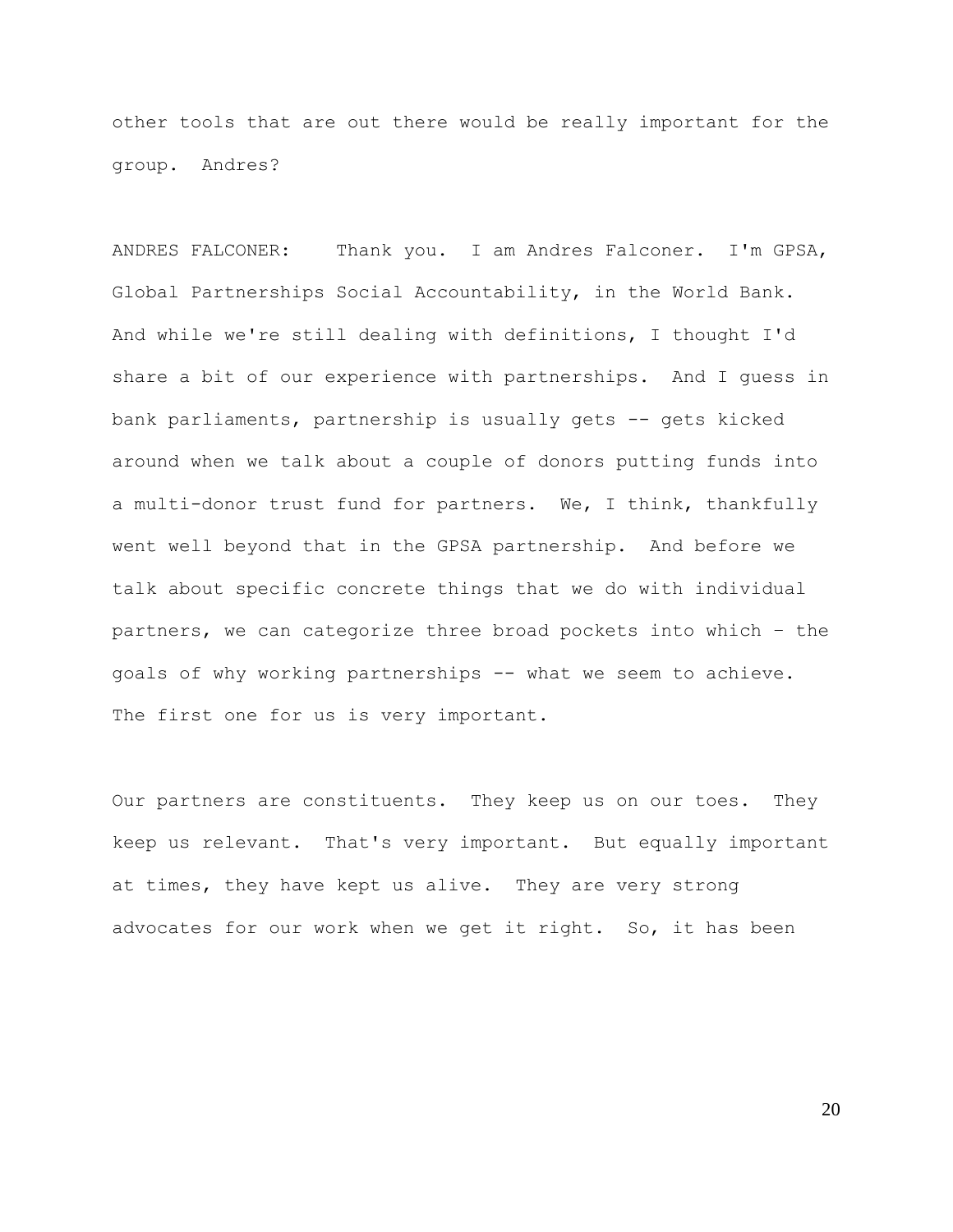very important to partner. The second, and it speaks to the aims of our program, our partnership is a community of -- it's a learning community, a community of practice to learn together. And thirdly, a partnership as  $a$  -- as a movement, as a coalition on building the field. At the partnership level, we can talk about where we want to take the field before we're talking our petty organizational needs and how we're going to fund our secretaries, and so on and so forth.

And again, this is important because this is before we go into what are we achieving with each and every one of our more than 300 partners on what we thought we could be doing. It could be a [inaudible] partnership, it could be a contract to deliver - could be a grant where we are on the giving side or on the receiving side. So, there are many instruments that we're clear on where -- what broad categories of achievements or results [inaudible].

NEIL LEVINE: Great. Thank you. Apologies, I'm going to go over to this side. I'm going to go far right and -- my far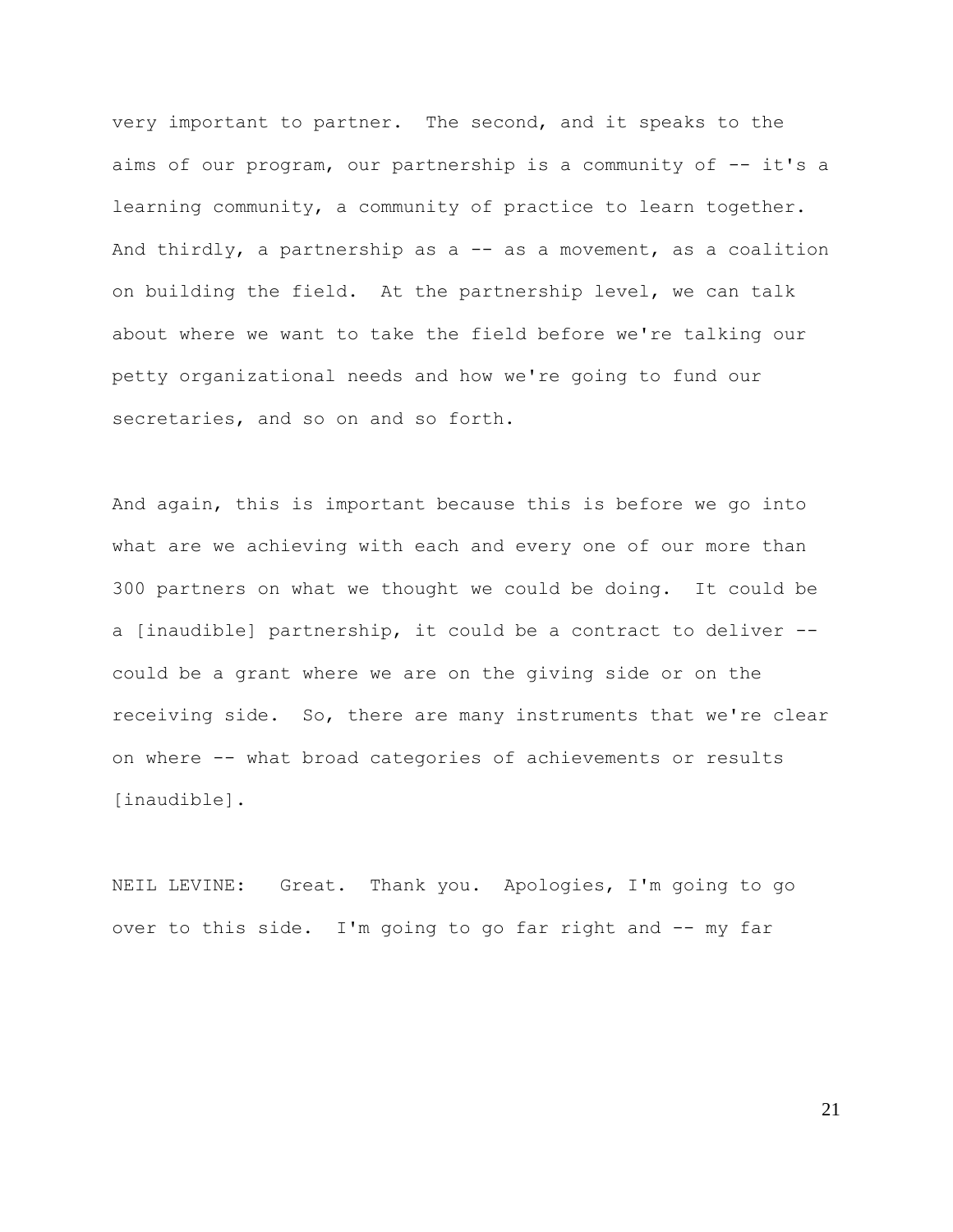right, and move back across.

PAUL FOLDI: Thanks very much. I'm Paul Foldi Professional Services Council. I was looking at what you've got on the screen here, and you've got collaboration and you've got partnerships and handshaking. And those -- for those who don't know PSC, we represent the acquisition side of the house.

And we're very concerned because when you talk about the toolkit, for DRG in particular, we're concerned with the direction the agency is going on with its partnerships and its toolkits because when it uses language like "providing funding to eligible recipients to stimulate their activities to promote political competition and consensus building through support to electoral and political process, and fostering more accountable and responsible parties and institutions" as an example of the work that USAID is looking for, but that's in assistance with nothing counterbalancing it on the acquisition side, we think that the agency is, perhaps, instead of doing a handshake, we call it the Heisman or the stiff-arm perhaps to the RFP side of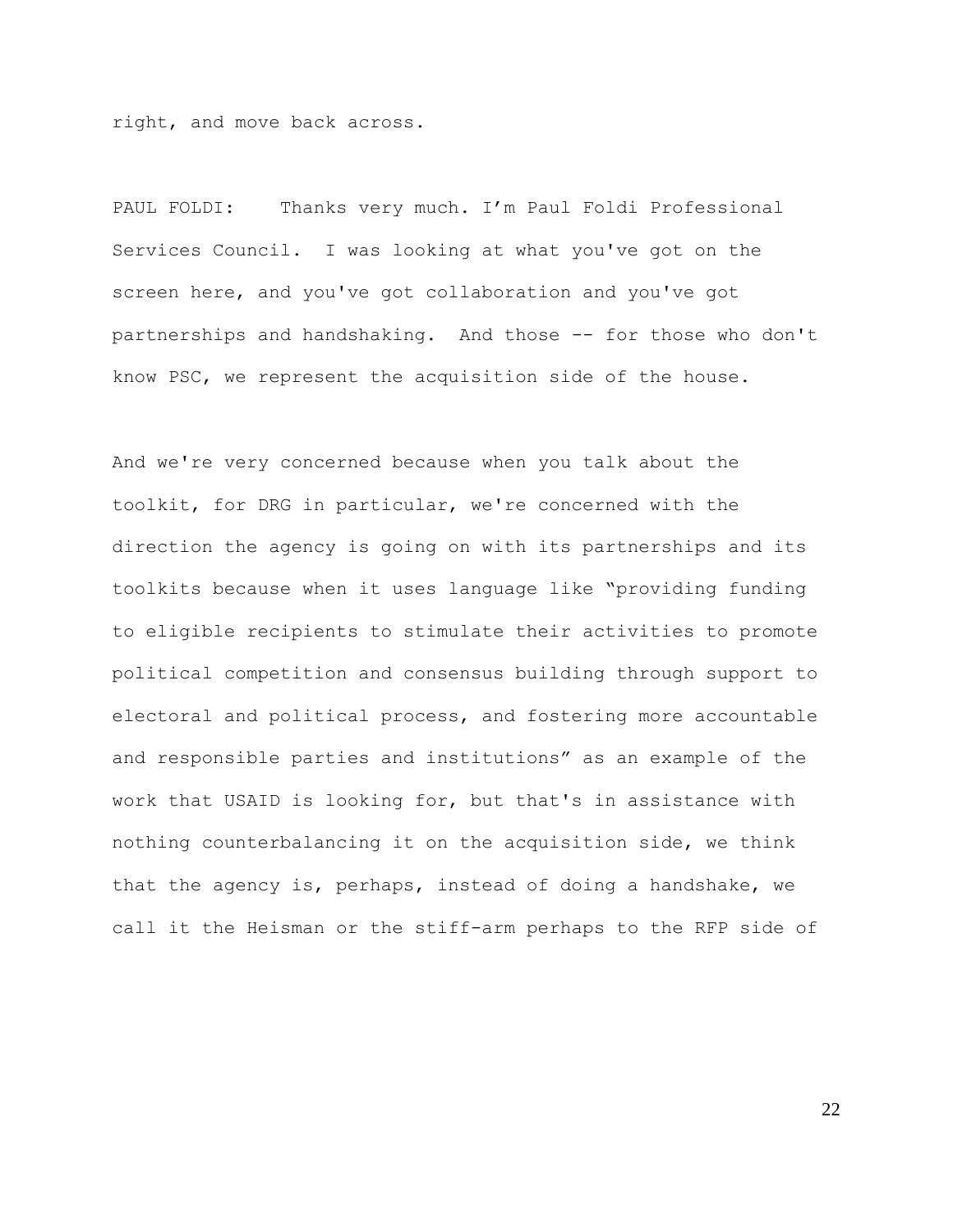the house. So, Brian, I don't know if you want to draw that, necessarily --

[laughter]

-- but I just want to put that out there that there may be a perception in some parts of your partnership community that you're shutting the door on them and would precaution you to somehow, perhaps, have greater inclusiveness because I know you're working on implementing guidance in the DRG space. But at the same time, when you get an ADS provision that has this, we think it's not necessarily in the agency's best interest.

NEIL LEVINE: I'm going to work on my thoughtful answer, and -for a little while, but thank you --

PAUL FOLDI: Nothing more or -- nothing less, then.

LYNN CARTER: Lynn Carter, Management Systems International. I actually don't think it matters whether you're a firm or an NGO.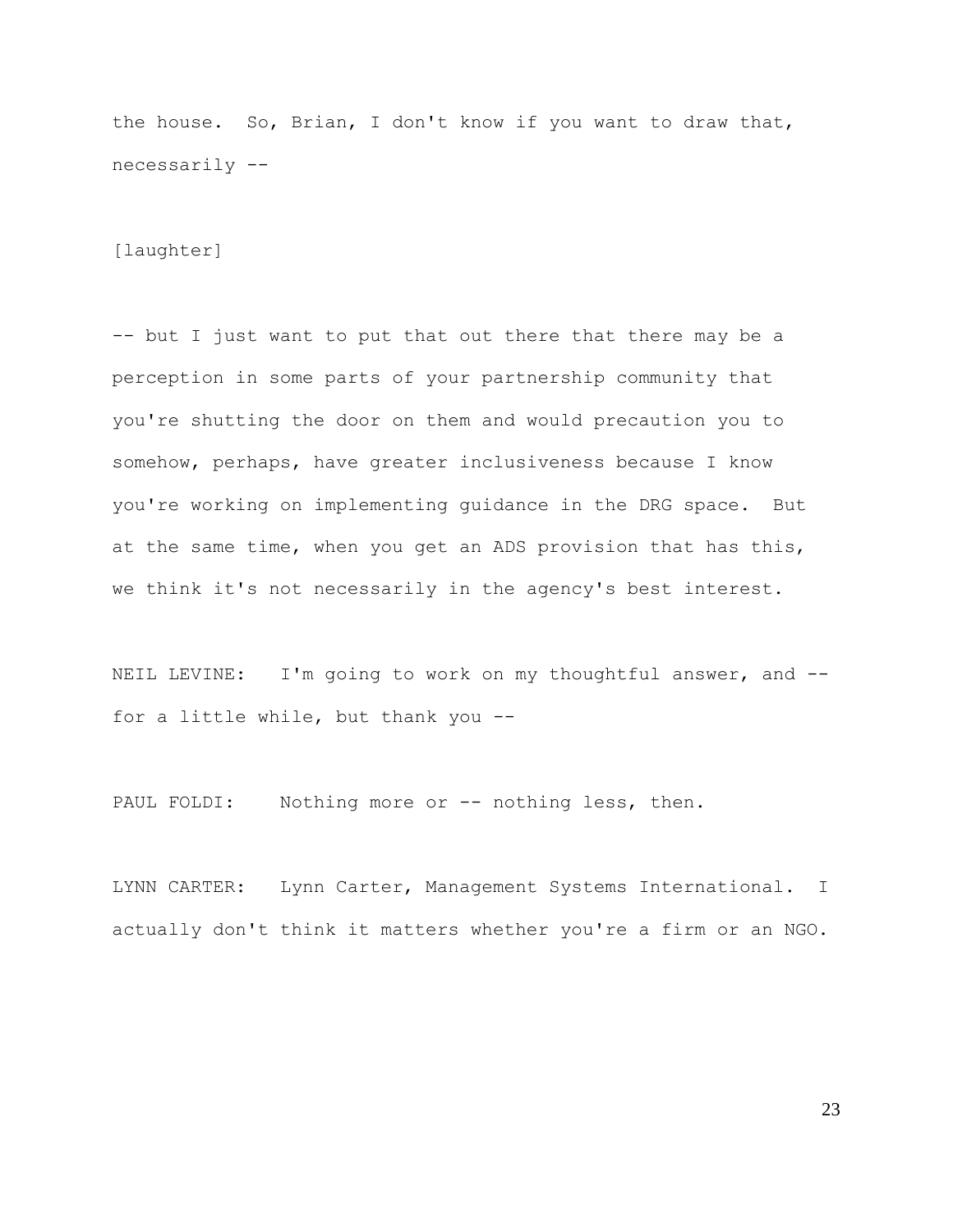I think that, given the compliance atmosphere in which you say USAID operates now, it's very hard to treat implemented partners like partners, period. I think that you're in a risk-adverse environment, and in the end, it's just difficult to cross the board. But that really wasn't the point that I wanted to make. My sympathies go to the sub group that's working on this because too many forms of partnership were outlined, where I think if you were to do a feasible job, so it seems to me, you have to pick between priorities.

And the priorities wouldn't be us sitting in the room. It would be the most dire situations, I think. It would be the semi competitive authoritarian regimes, or the not even semi competitive pure authoritarian regimes, and how you partner in those environments. And additionally, we've seen a rise in identity politics and various forms of extremism. Look at what's happening in our own country, and look at that, coupled with large forms of mobilization. They look hopeful on the surface, but then look at what they did in the Arab world. They can end in disaster. So, what do we do in those environments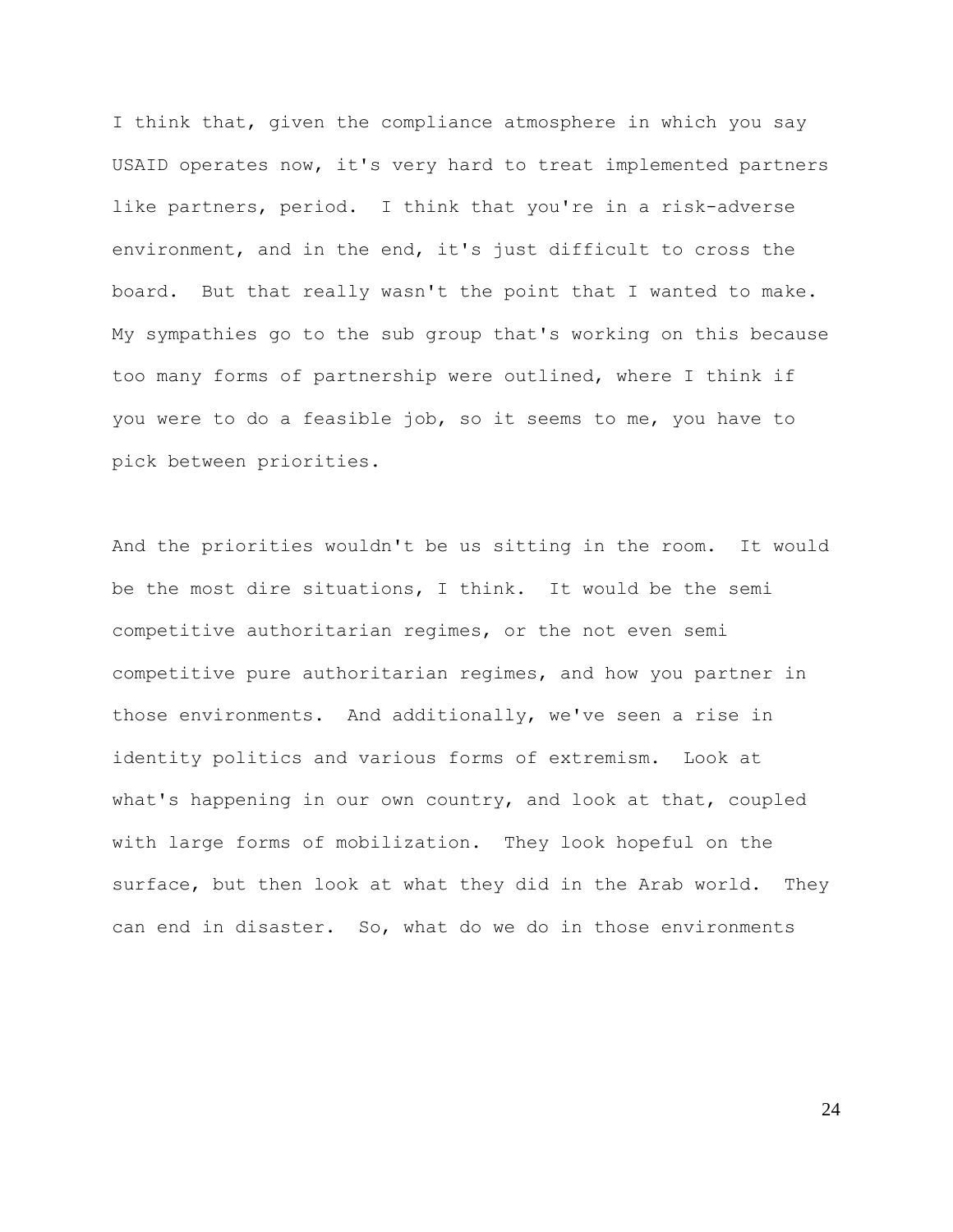that prevent them from going bad? So, to me, focusing on partnerships that are constructive in those environments ought to be the priority.

NEIL LEVINE: Very helpful. We'll go to Carol, and then Paul.

CAROL PAISLEY: Just a -- really, a follow up on that. Carol Paisley [spelled phonetically], also former USAID. I think that this partnership in closed societies is really a key issue to focus on because I think a U.S. government, we've always traditionally been -- you need to get caught up in foreign policy priorities, and so, some closed societies, we don't recognize as being that because they're important for other reasons, or we look simplistically at it. We either work with the government, or we don't work the government. And if they're at all closely pretend they don't exist, it only worked in civil society. And I think we've, too often, taken the simplistic approach, as opposed to the more nuanced approaches.

And I've talked a number of times with people about the long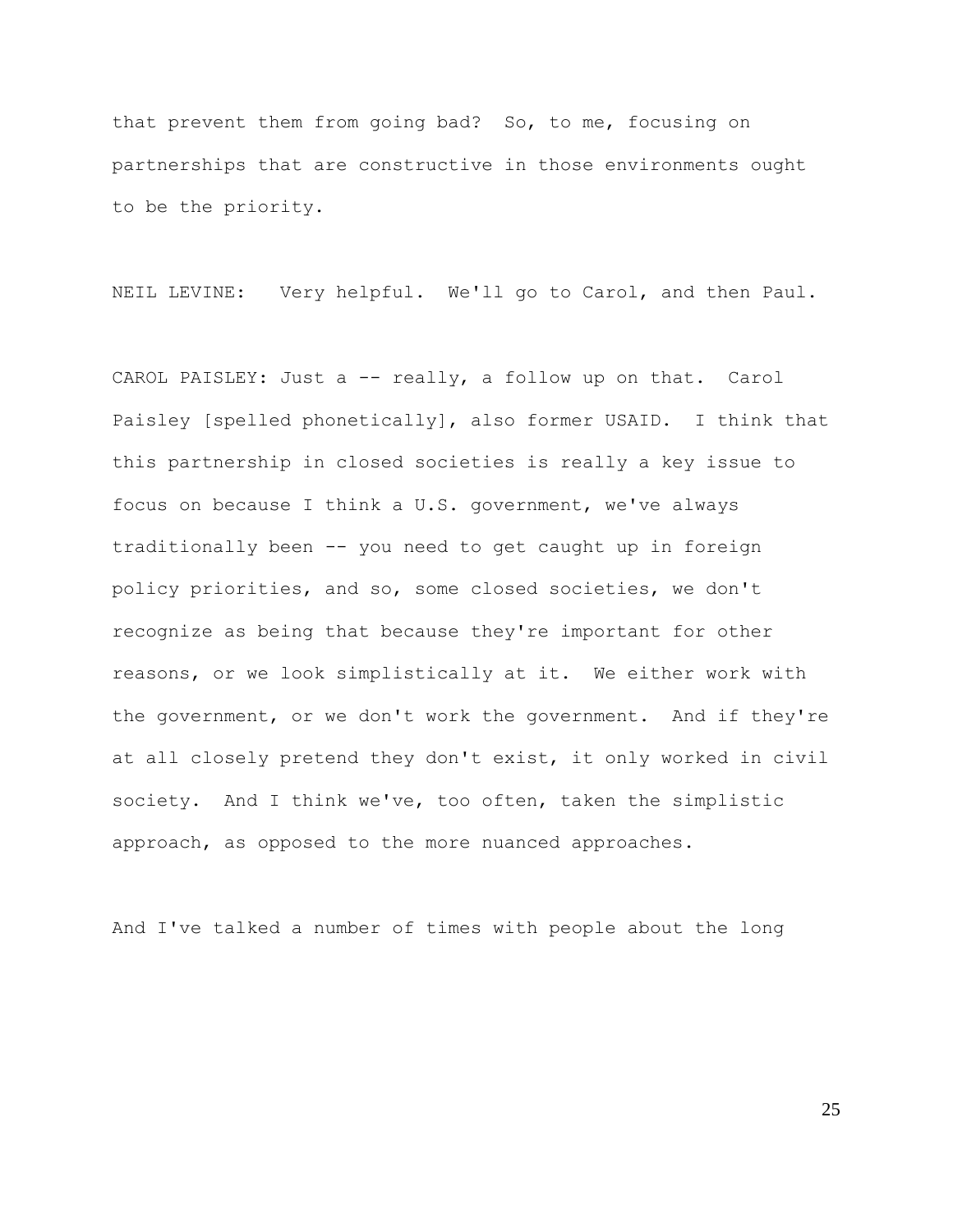history in Haiti, where we didn't like the government and we didn't work with them. And I think, in some ways, if you go back and look at that, you'll see that we helped -- that when the earthquake came and we realized that state institutions were so weak, they couldn't actually perform in the way they should have, and it was a mistake to only work in the NGO sector when you didn't like the government. So, I think this idea of having much more nuanced approaches is really important to partnership, and it's going to make some people very unhappy.

NEIL LEVINE: Yeah. Paul?

PAUL RANDOLPH: Paul Randolph [spelled phonetically], with Palladia. We're a for-profit firm in the Exon programs [inaudible] as well. So, I do appreciate the comments about inclusiveness, and the part of those -- everyone in this room, I think, are dedicated to having an impact in the world and [inaudible] of governments, and we're bringing different tools to that table, so I think that's a useful combination to have, all in the room working and bringing our insights to this. For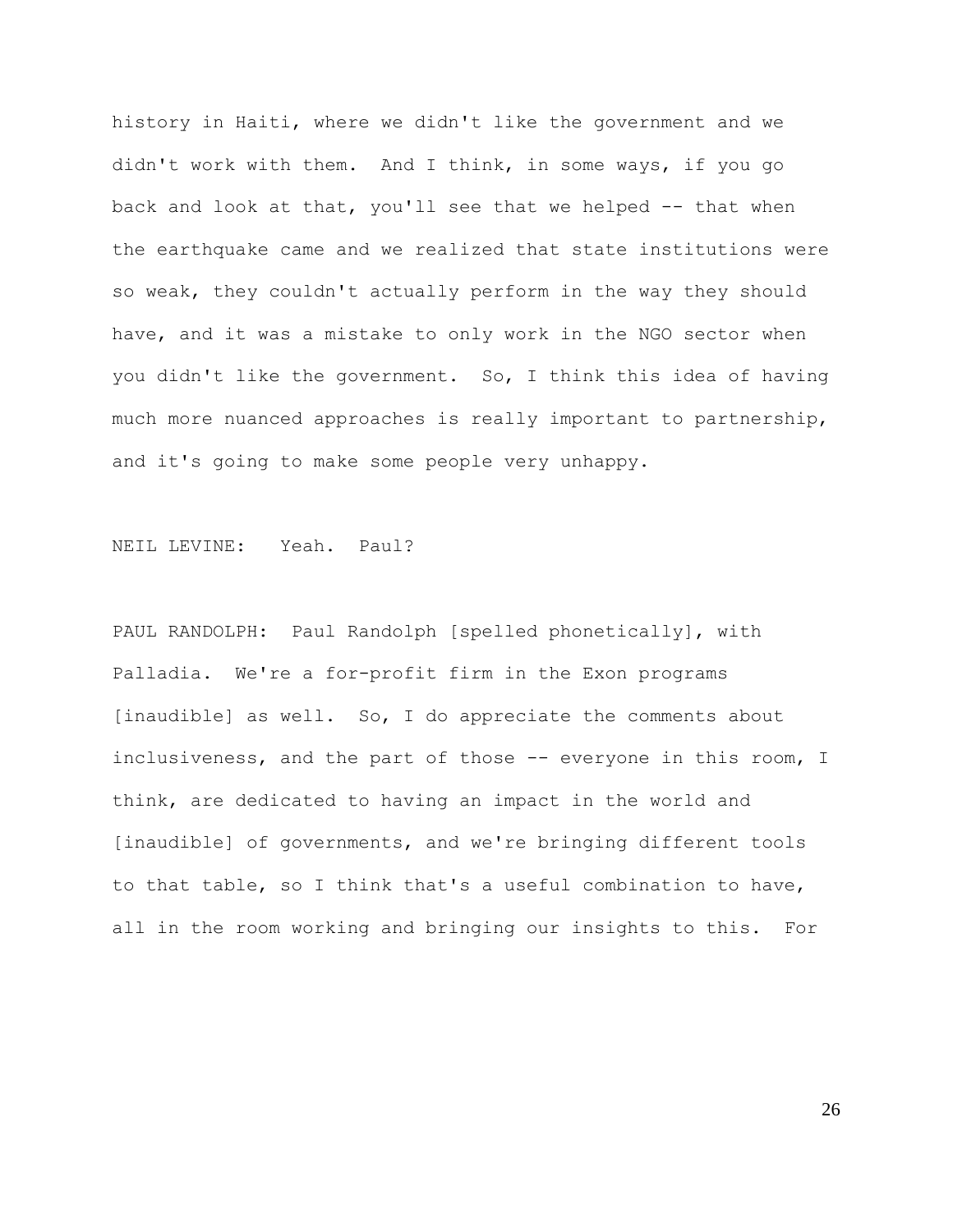me, several of these comments have said there's a lot of working groups that talk about partnerships. I think that some of the challenges that USAID faces, and I think the point about the flexibility of USAID's mechanisms is a critical challenge.

How do you forge a partnership? I think a partnership -- if I take it – there's a very personal level, the biggest partnership I have is my marriage. And in my marriage, I need to -- one of the things I've learned after 20 years is you've got to listen. You've got to hear your partner about what they're telling you, and what they want.

And for USAID, under the current systems of procurement, it's difficult for you to write the scope of work that will allow you to actually have people on the ground eventually that can listen and be flexible at adapting management aspects of partnership, and adjusting to what you hear they want, not necessarily what you have to offer to them because of the [inaudible] because of the design of the program two years ago. So, I think that's a challenge in how the working group tries to look at some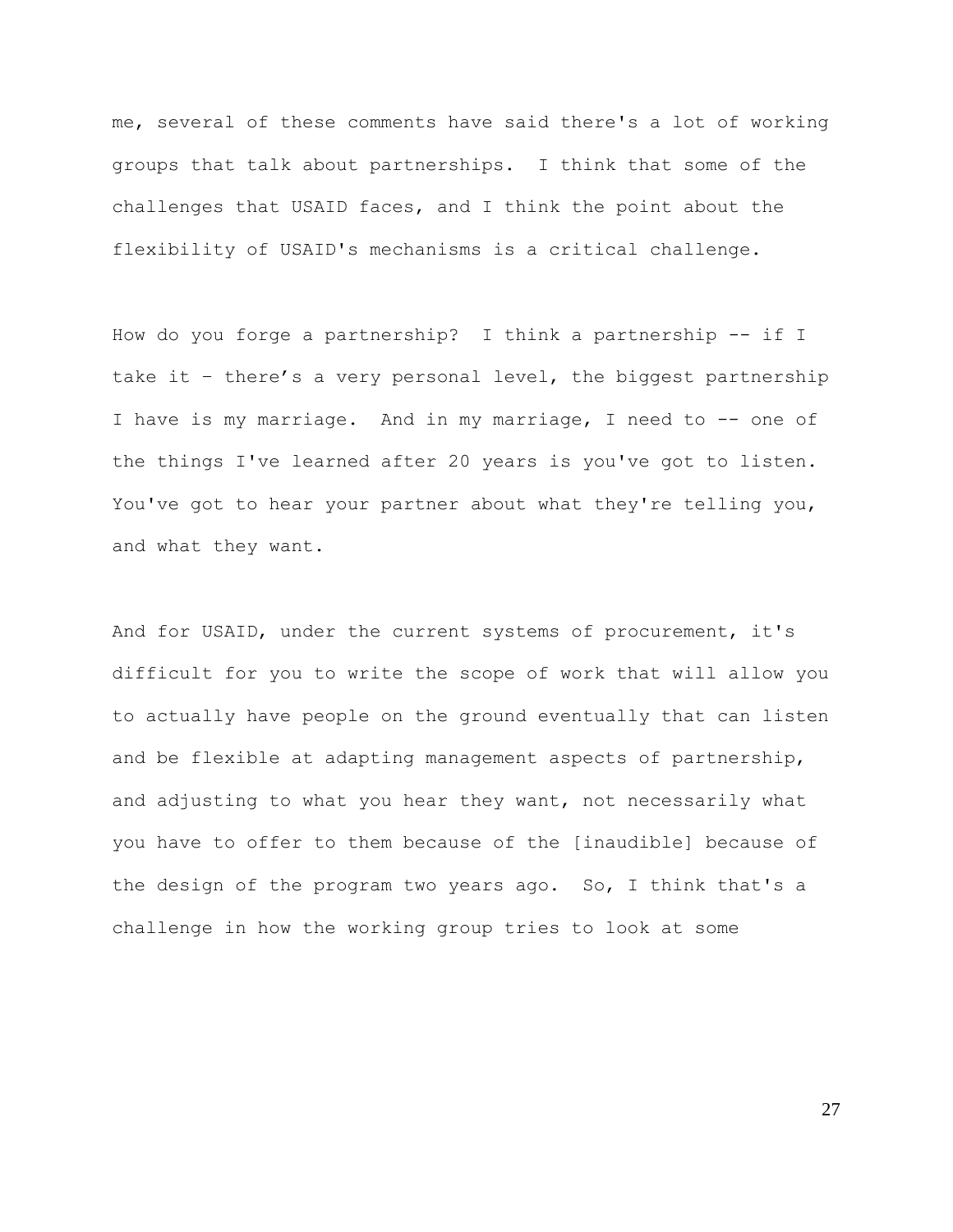procurement reforms that may address that could be useful for actually putting in place a tool that you are better able to use.

NEIL LEVINE: Yeah. You just passed Nora there.

NORA O'CONNELL: Hi. I'm Nora O'Connell at Save the Children, and we haven't been a U.S. government partner in this space, but we actually do a lot of work under this in something we call the Child Rights Governance Initiative, mostly in partnership with Scandinavian countries, actually. And I have three thoughts on partnership that kind of go back, bigger picture, to the first principles and a little bit what Doug was saying about sort of why we partner, and it gets also at connecting the dots between this conversation and the evidence conversation, and sort of how DRG has positioned in U.S. foreign assistance.

One is, I think, how DRG thinks about its partnerships that realizing that some of the partnerships maybe people who have a shared common interest in democracy, and some that actually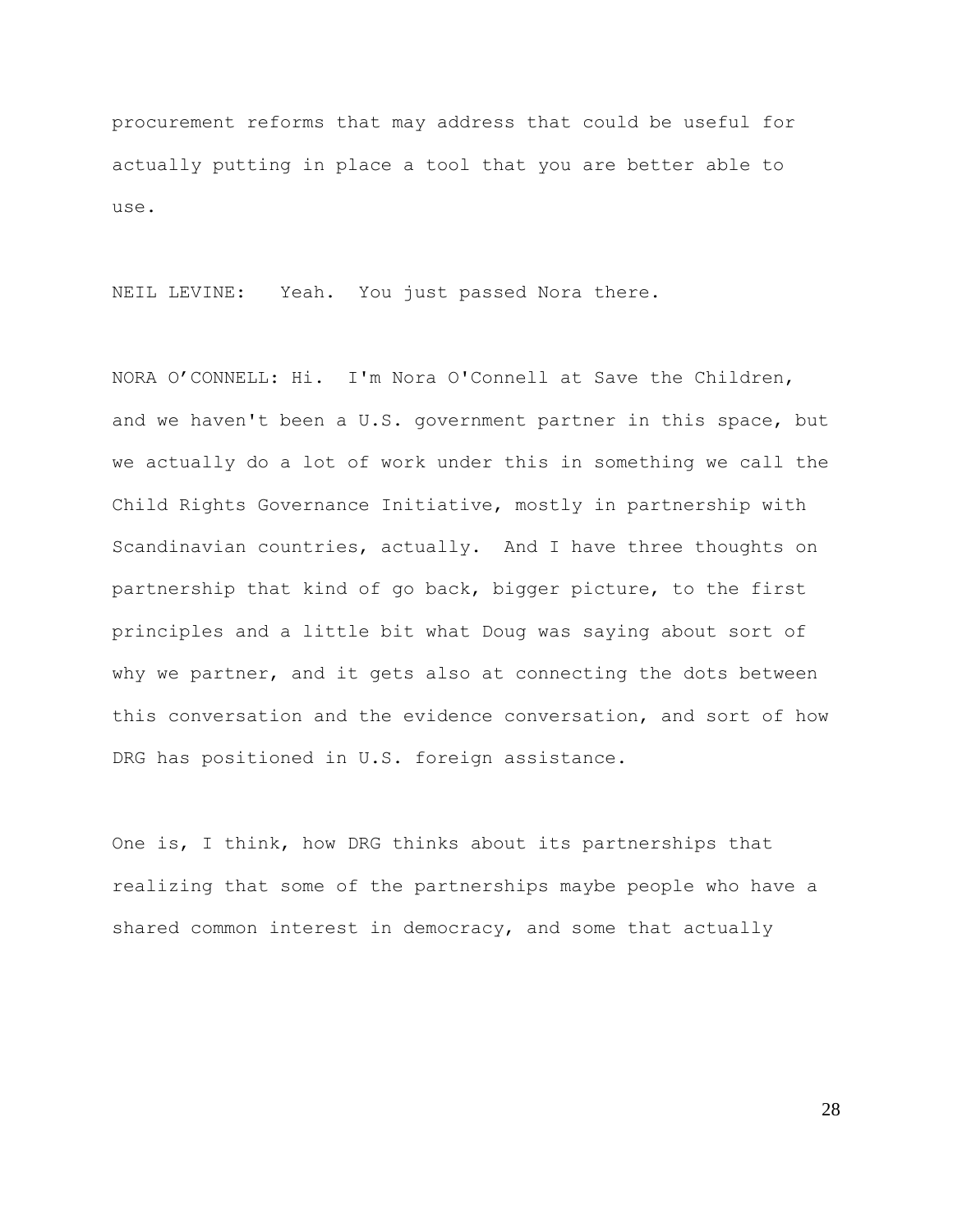maybe groups, like ours, that actually care about children's rights, right? Like, there might be education or health groups. And we may use different language, but what we're talking about are actually getting children to participate in raising their voices about their needs, and voicing those things to government authorities, right?

So, recognizing that there are sector allies that may be people that can be actual champions for a democracy and governance, and are using those approaches and can help build the evidence base for them, if you partner. But recognizing they'll come for a different interest base, and they'll use terminology. I think the second builds on some of the conversations about instrument that several people have raised that I think in this area in particular, like stability, is critical.

And so, not just in the choice of instruments, but also in how that instrument is managed. I know there are larger conversations happening around this, but I think it's particularly important to this sector. And then, the third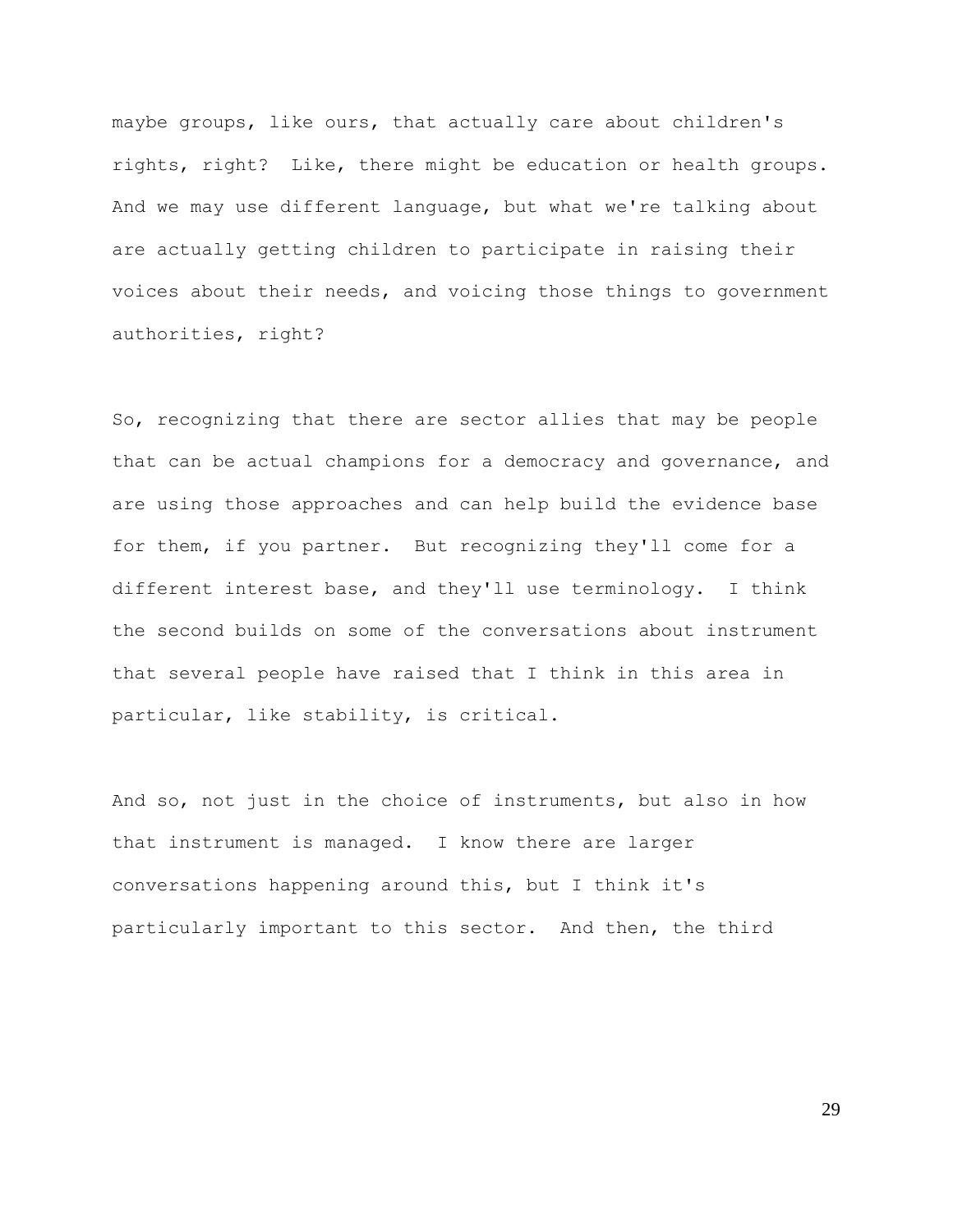point that I would make -- and this builds on Irving's comment about partnering with local actors, is to be really thoughtful and intentional about the nature of the transfer of power in the partnership.

So, when is the partnership really about USAID transferring power to local actors in a true partnership versus when is USAID acting in -- acting through local partners, and not really transferring that power, and really encouraging it to push the boundaries on that transfer of power is not just possible and particularly in the DRG sector. Thanks.

NEIL LEVINE: Thanks. Can you pass the mic here? You're up.

JENNY TENGARA: Thank you. Jenny Tengara [spelled phonetically], Howard University. Thank you very much, and so happy to be here today. I participated recently in the [inaudible] assessment for [inaudible]. And it was outstanding. It was a lot that came to the surface during those interviews with the people and the agency and such. So, what comes to me is that USAID does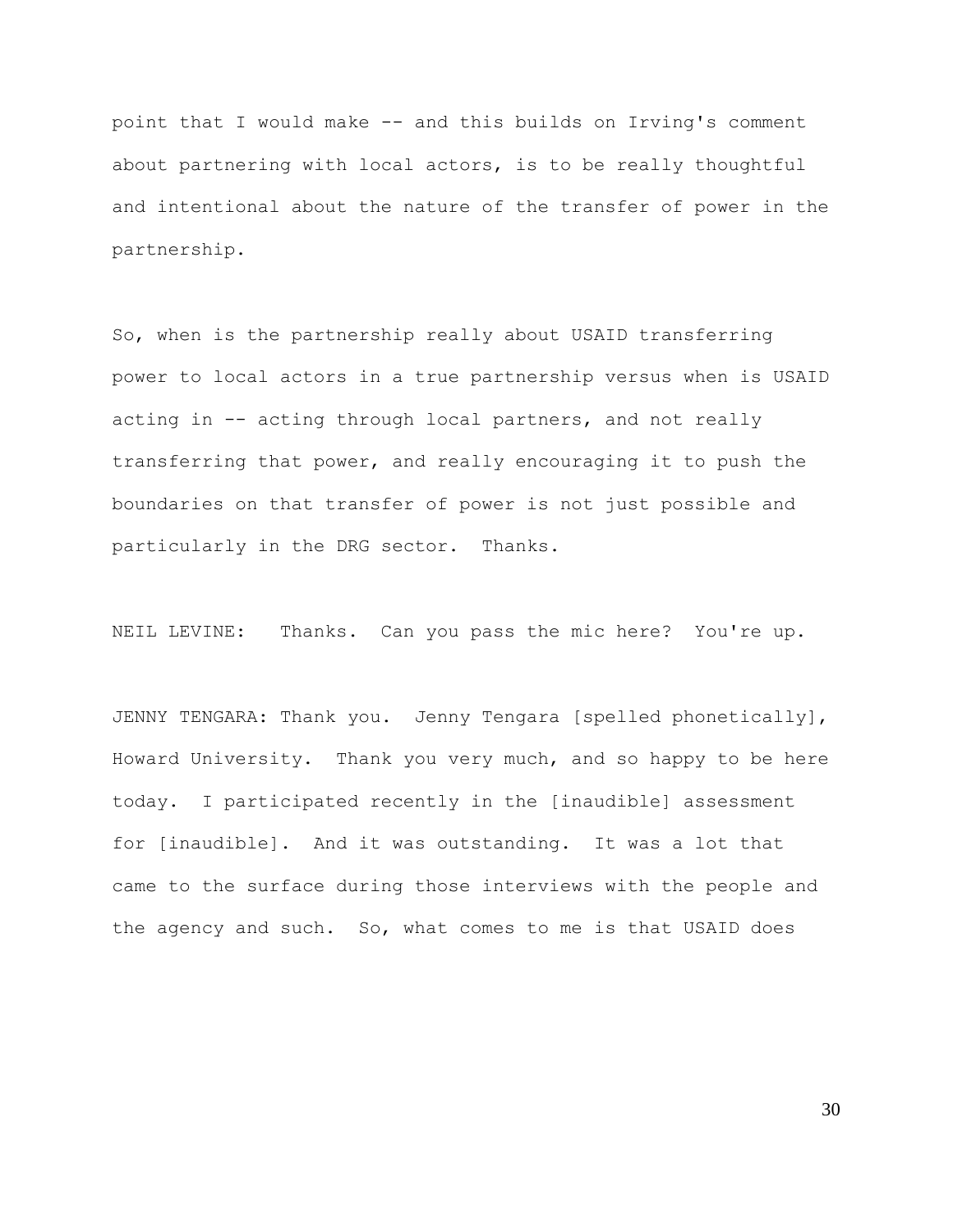need to take a hard look at the way people took a hard look at the NDGs, and saw that they needed to mainstream gender equality. Okay, we need to take hard look at USAID programs and we need to mainstream DRG.

Right now, that's not the case at all, and that was apparent in the programs that they are trying to run. When -- and most importantly, they don't have money for a majority of the budget, of course everybody knows goes to health. All right? But there is no one in DRG at the table when health programs are being discussed. A lot of the implementations of the health programs would involve our civil society [inaudible] are absent. They're absent. So, how can we build civil society, and build this sustainable democracy if those key players are absent? And right now, that is clearly the case. So, I think we need to allow DRG to lead across all sectors, including security, including the economy, and especially also in health since that is where the majority of the budget is.

NEIL LEVINE: Okay. Thank you. Thank you. Let's move across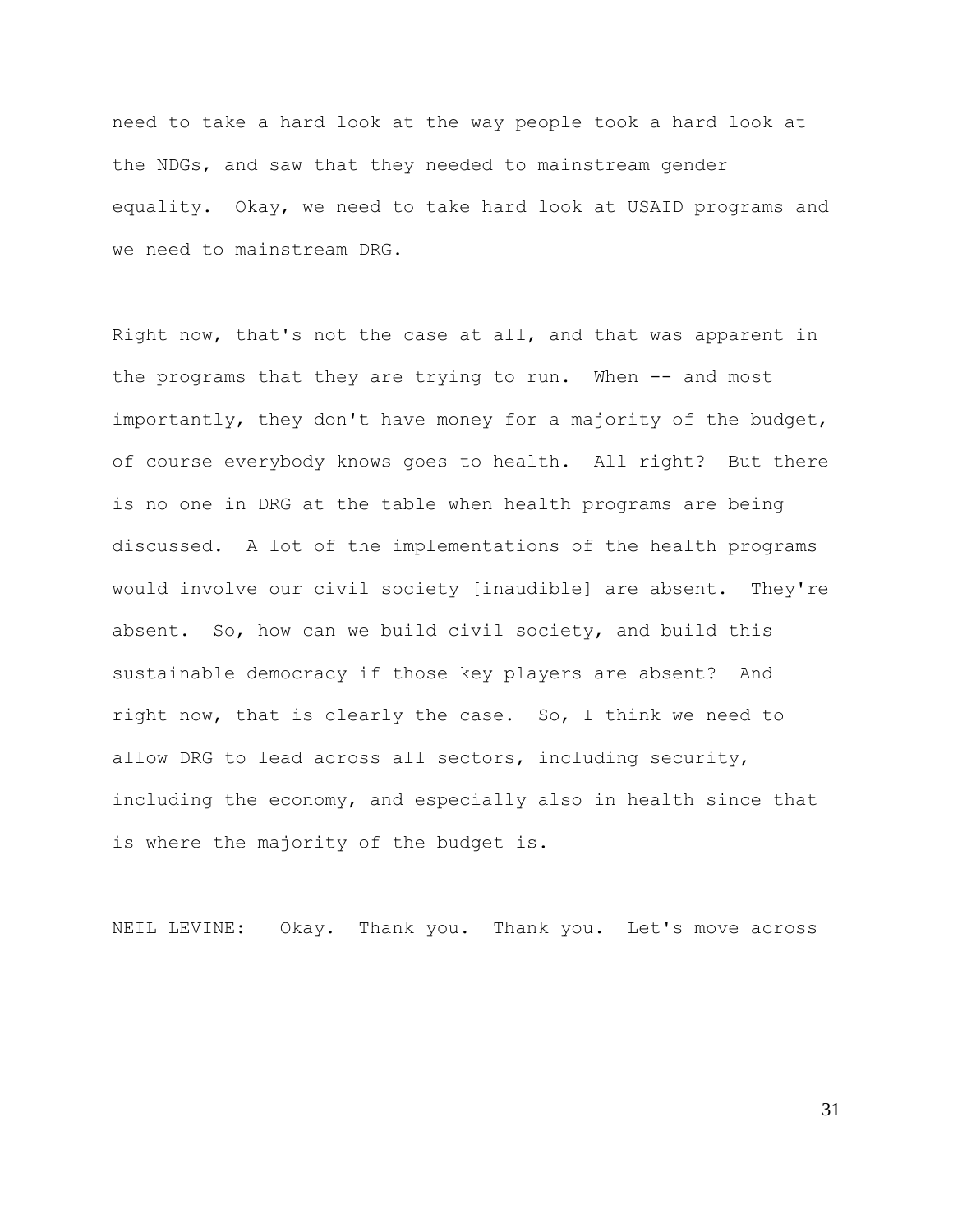here.

MIYASHA STROSSER: Yes, my name is Miyasha Stroesser [spelled phonetically]. I currently work for [inaudible] and a number of other [inaudible] managing civil society programs, mostly outside. The administrator mentioned not getting ahead of the - - in our departments in the field, and I think Doug who mentioned a partnership based on objectives. I just wanted to congratulate USAID on what I think is a fine model that suggests that's the way we're going. When we see where we're going and there was something that was announced recently in northern Ghana's government's initiative.

It's the partnership between economic growth and the B.P. unit there. And the focus is on civic engagement, on agricultural policy, and a more consensualized environment. And that gets to what interests people, and they're most active when they're interested. And just a couple other comments. I recently sat in on a presentation, but I forget the organization's name here that was involved in the passage of the faculty feedback and it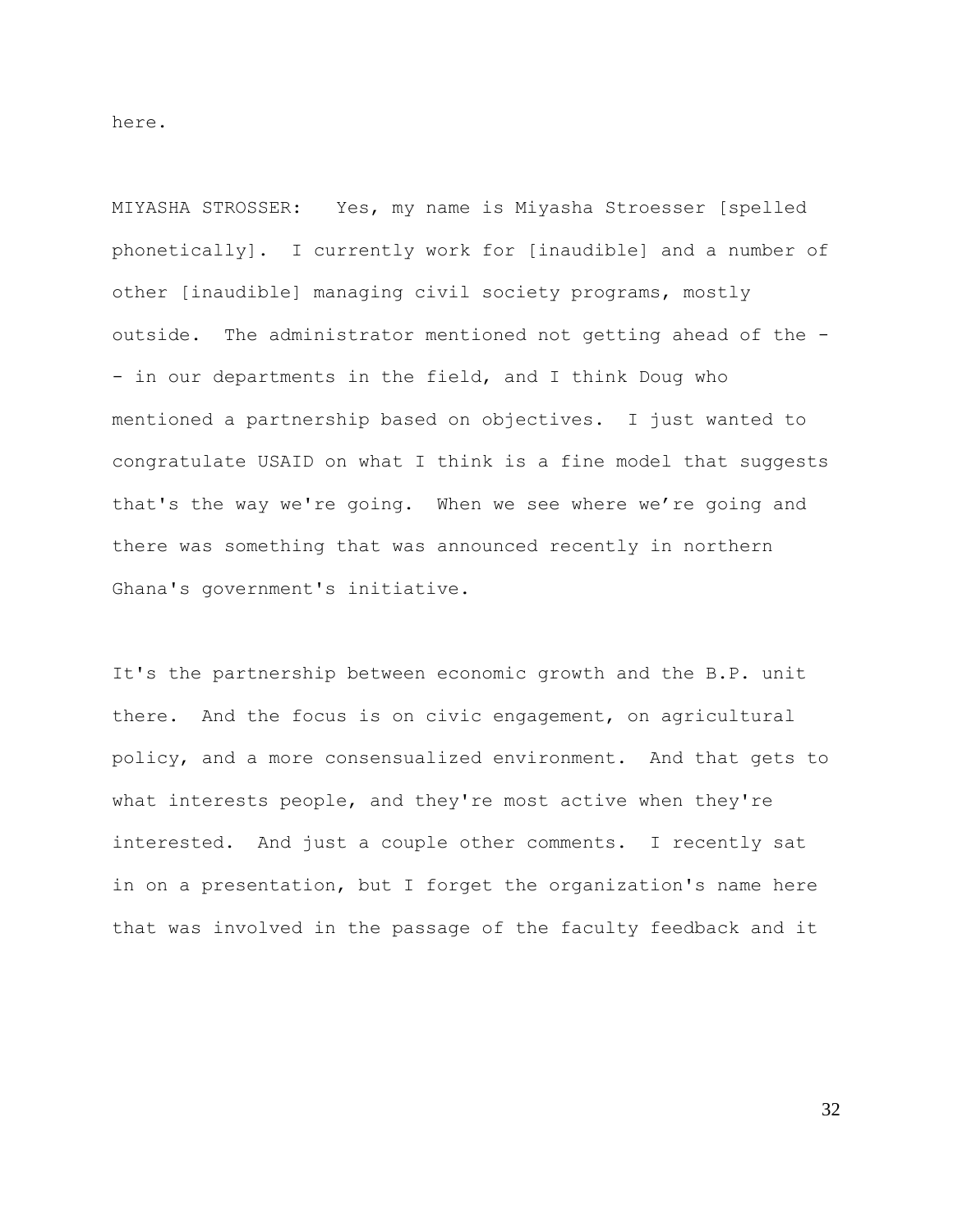was the very best presentation I've ever heard about how you take your interest and your issues and you drive them through the system. You find the -- identify the partners that you really need and what they bring to the table, and how to keep them motivated -- and I've been doing this for a long time, and I've never seen that as part of any training or partnership with any of the civil society organizations I've worked with.

But we need to do a better job, I think of linking those types of partners. The groups that are experienced doing it here in the U.S. with those that are looking for experience and partners -- ongoing partnerships to exchange information, ideas, and expertise, as they move issues forward. And the last thing. I think one of those things that I started to say as I've gotten older is be suspicious of people who don't do things that they're telling you to do. And I think we're quite guilty of that in the development sector are things that we've never done ourselves. We're very good in the U.S. at privately supported advocacy and interest groups.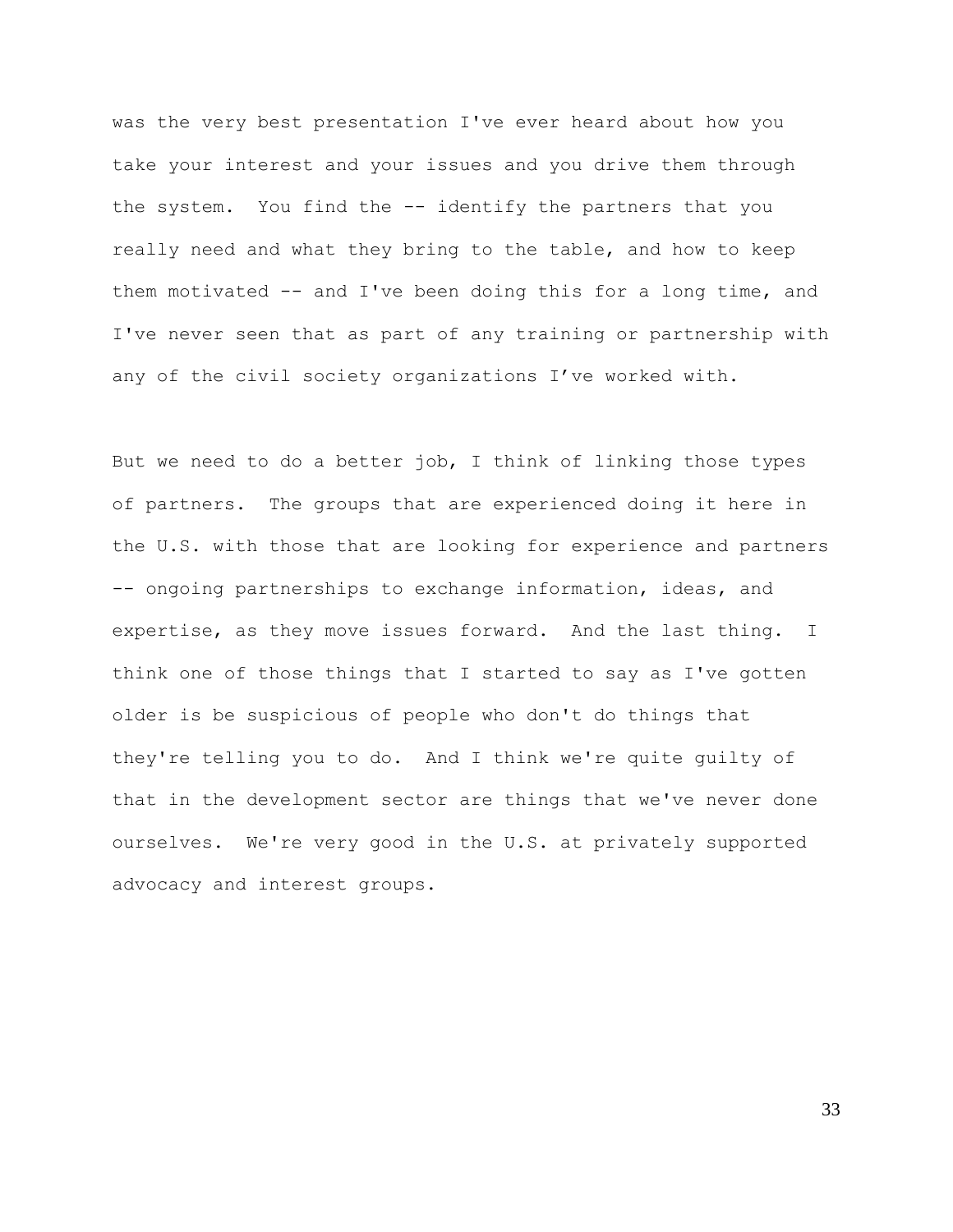I think we do that better than anybody in the world, and it's a hallmark of what works well in the U.S.'s democracy, and we need to be incorporating that into the work that we do overseas. How do you raise funds? How do you identify those who have common interests and are willing to contribute? Instead of this sort rote capacity building, innovational development training [inaudible].

NEIL LEVINE: Thank you. Did I see a hand over here? Hi, there.

FEMALE SPEAKER: Thanks, Neil. Chairman of health [inaudible] International. I agree with the great majority of what was said. I would also emphasize the cross sector partnerships. To me, it just seems like it's a no brainer. And within that, though, I would say that we don't speak the same language, and we need to figure out a way to do that. I'm not quite sure where it goes. I did a piece once for Feed the Future, and I was talking to Feed the Future people, and "do you work with civil societies?" Oh, yeah. We have NGOs. We do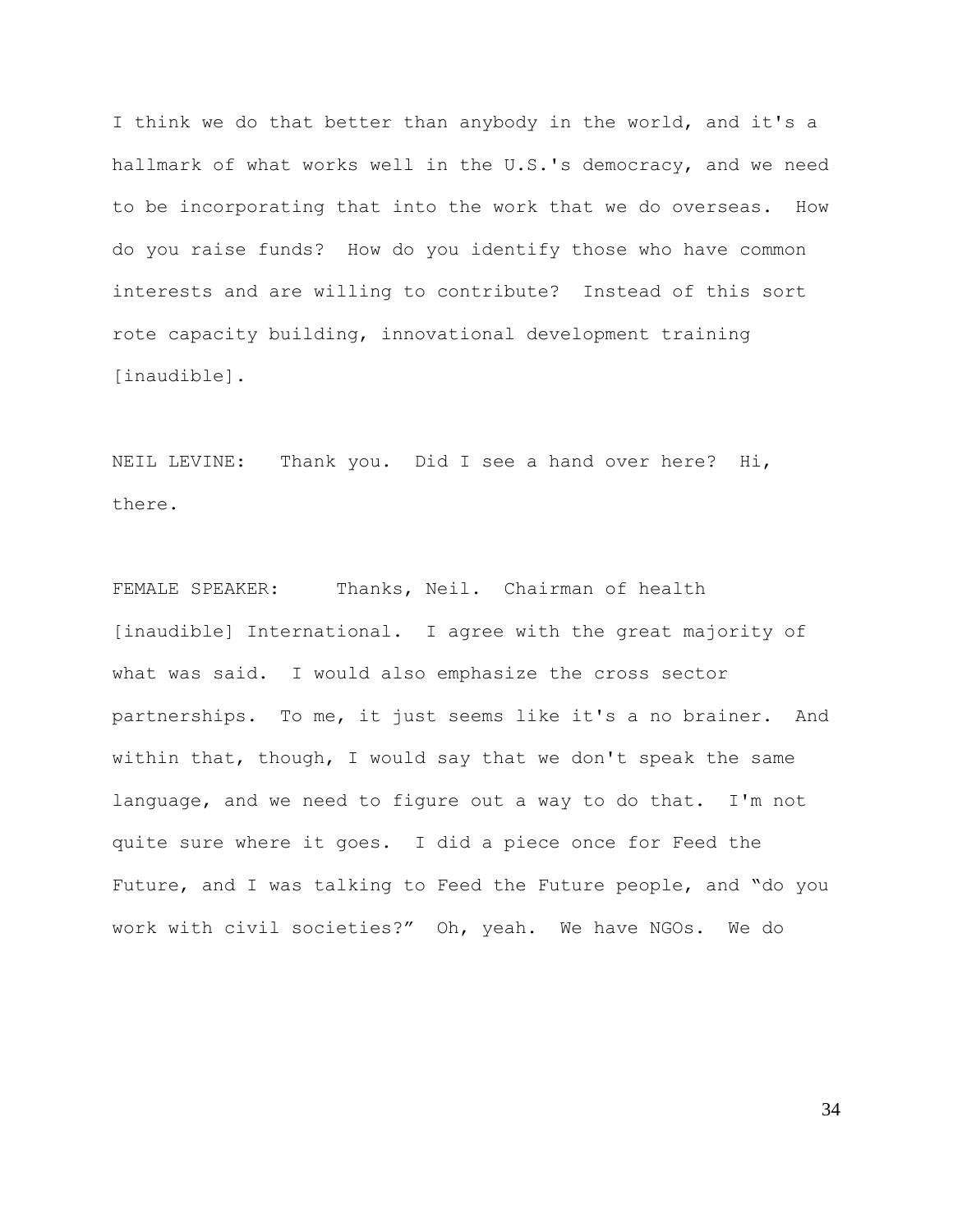grants. Okay, well, I think of it a little bit differently. And that's the situation, I think, we're in now, and I think we need to improve that, as a priority.

I would say two other things maybe I heard too much about. One is the time frames. You know, it's really hard with the project cycles to have a long term relationship that you really need to build that trust, and to build all the things that any organization, especially local organizations, need in order to get grant assistance and to be more involved with our projects directly. The last thing I guess I would say is just to emphasize  $-$ - somebody mentioned that, but honestly, I just think we have to be so much more politically intelligent and savvy about how we deal with our partnerships.

I think -- I call it the Girl Scout/Boy Scout projects, we go in and we just assume this darling NGO is wonderful, or so and so the government just really wants development. And I don't think that that's, unfortunately, necessarily the case like, I can't think of an example, which doesn't mean we throw it out. I just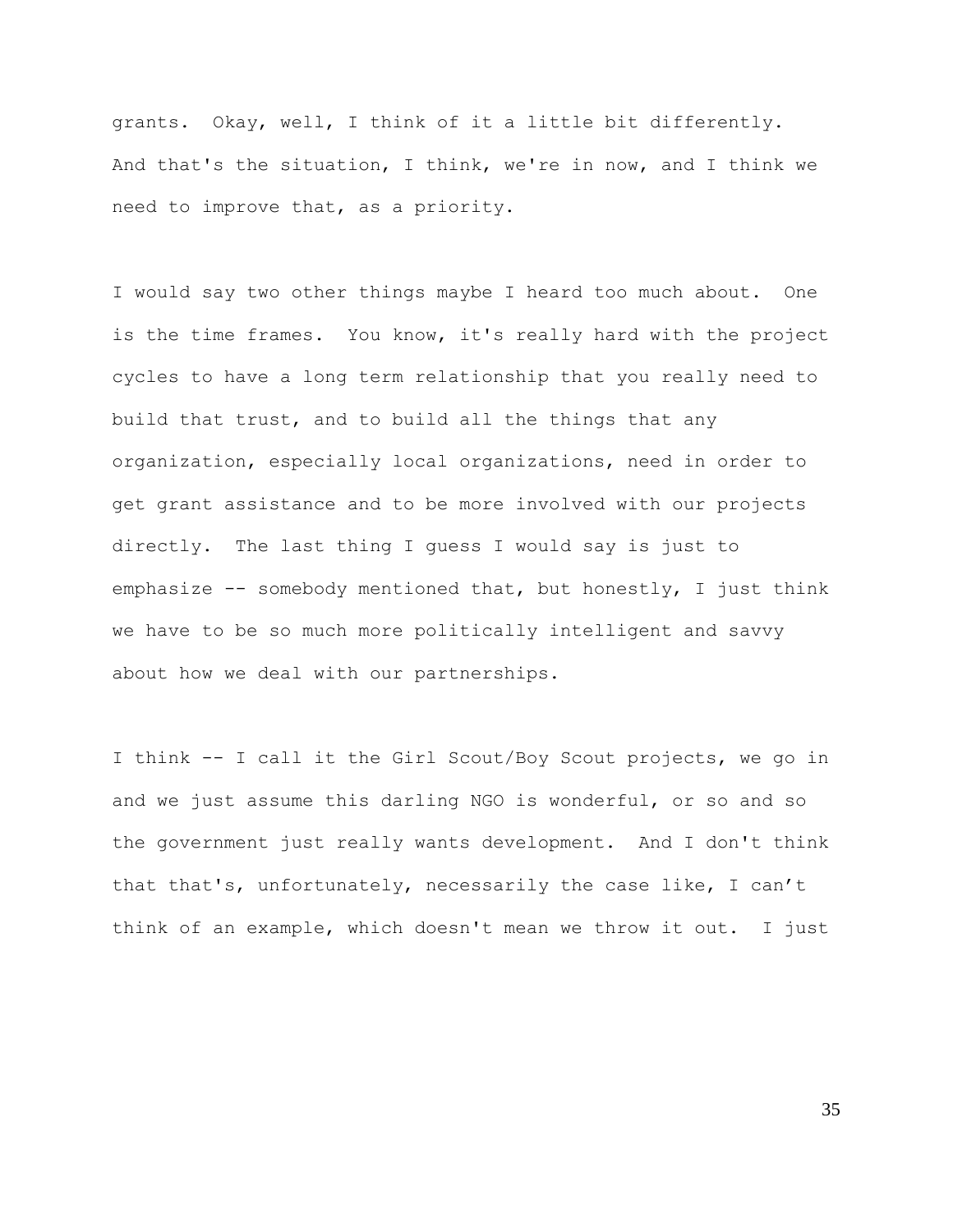think we have to engage in a much more intelligent and [inaudible] savvy way when we choose our partners.

MALE SPEAKER: I'm [inaudible]. What I see is that, be it U.S. or say, for example, India or other countries which have seen significant growth had [inaudible] you were able to listen to minorities of all sorts, be it religious minority, be it any other minority. And that is what we -- what we need to promote, somehow. Because if -- you know, if you look at countries that [unintelligible] through minorities, discriminating minorities in one form or another, they kept going, and it never stopped. And you know, Syria example, converting all the way -- 4,000 years into Christianity into, you know, a minority existing. So, be it religious, be it political, be it whatever, in whatever form we can say that, you know, you have to build partnerships with each other in some way.

NEIL LEVINE: Okay, thank you.

KATE WILSON: Hi, my name is Kate Wilson, and I'm from the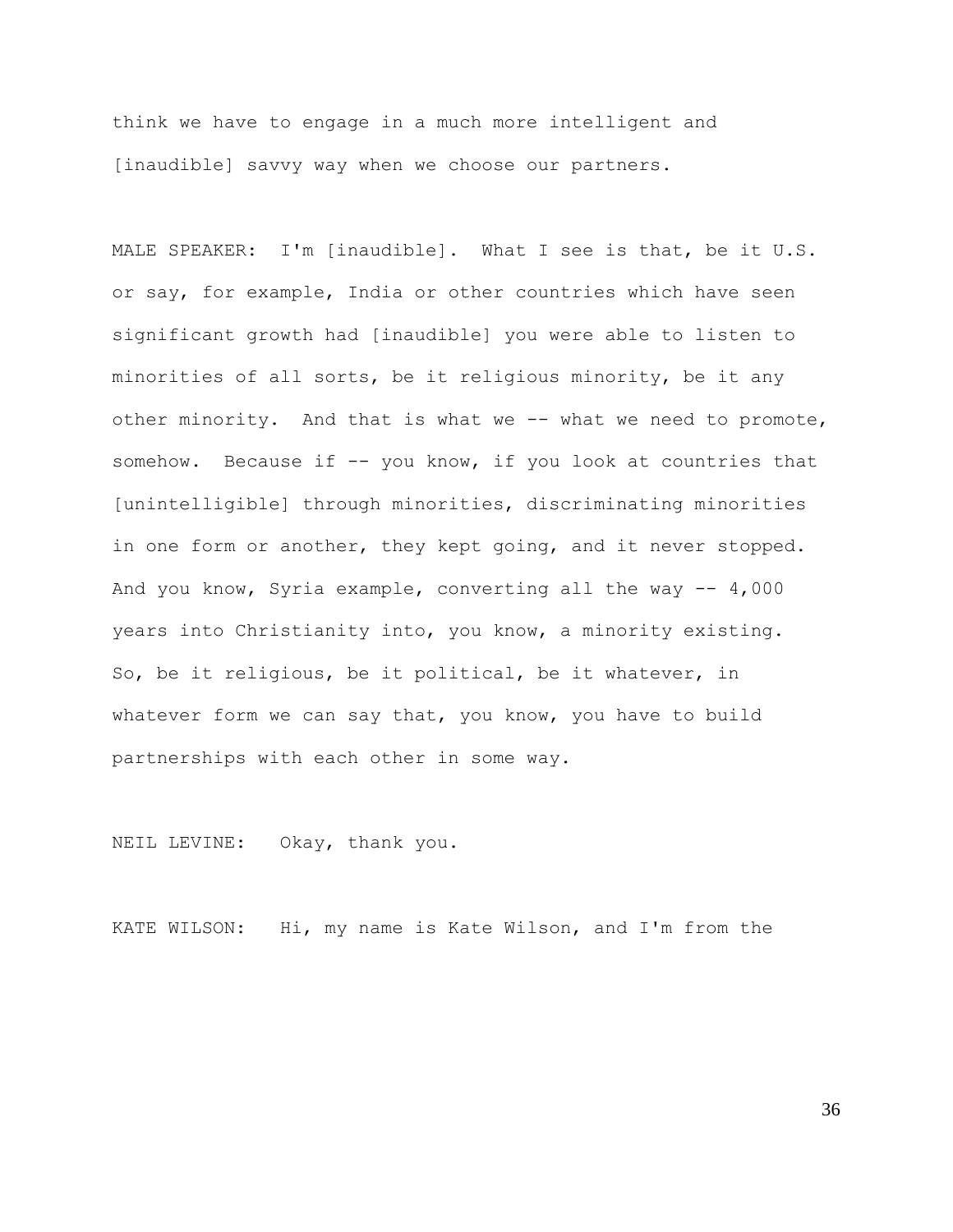management for sciences and health facility, the leadership and management governance project, which actually lives in the Global Health Bureau, but has benefited from DRG funding, which has helped to change our language internally. So, I've seen, in terms of that partnership, it makes a lot of sense. We did speak different languages, going in. But then, even -- though that's only one section of our portfolio, the rest of the project has kind of shifted its thinking as a result of our partnership with DRG.

So, I think the more that the agency can really support large global projects, getting involved with more than one bureau, can really change the conversation. And then, what I also would say is thinking about not just different partners at the local level, but helping local level partners work -- people don't normally work together, work together. We have been working with a lot of -- through the DRG funding, a lot of organizations for people with disabilities. And we just happened to be working already in communities with MSH -- or the same communities with health organizations, or with advocacy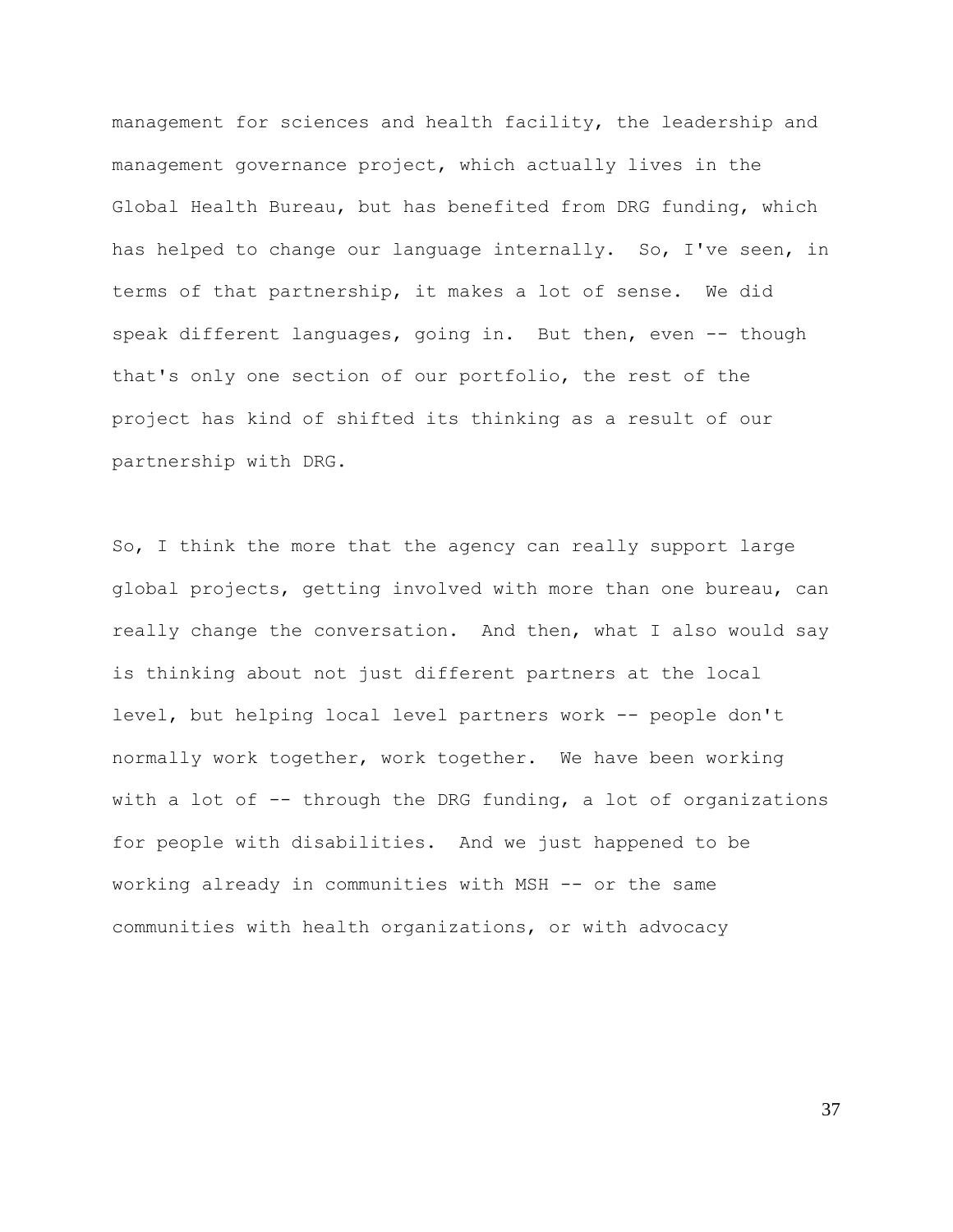organizations, women's groups.

And so, we introduced the women's groups to the person's with disabilities and had them work together. And even though it's not rocket science, I think because we weren't being given that -- because we didn't have funding to work with both at first, or we didn't think about it, it's just changing that mindset, and seeing opportunities that already exist. And then, in terms of thinking about partners, we can't expect the NGOs that we partner with, especially in challenging circumstances, to be perfect, and we shouldn't make that assumption. But we can go through a process that could be potentially separate from the selection process where you're doing a participatory assessment with them to help them look at themselves and figure out what they want strengthened.

And then, if that can be done separately then selection, then you can potentially create a trust environment that will allow for them to talk more frankly about their gaps.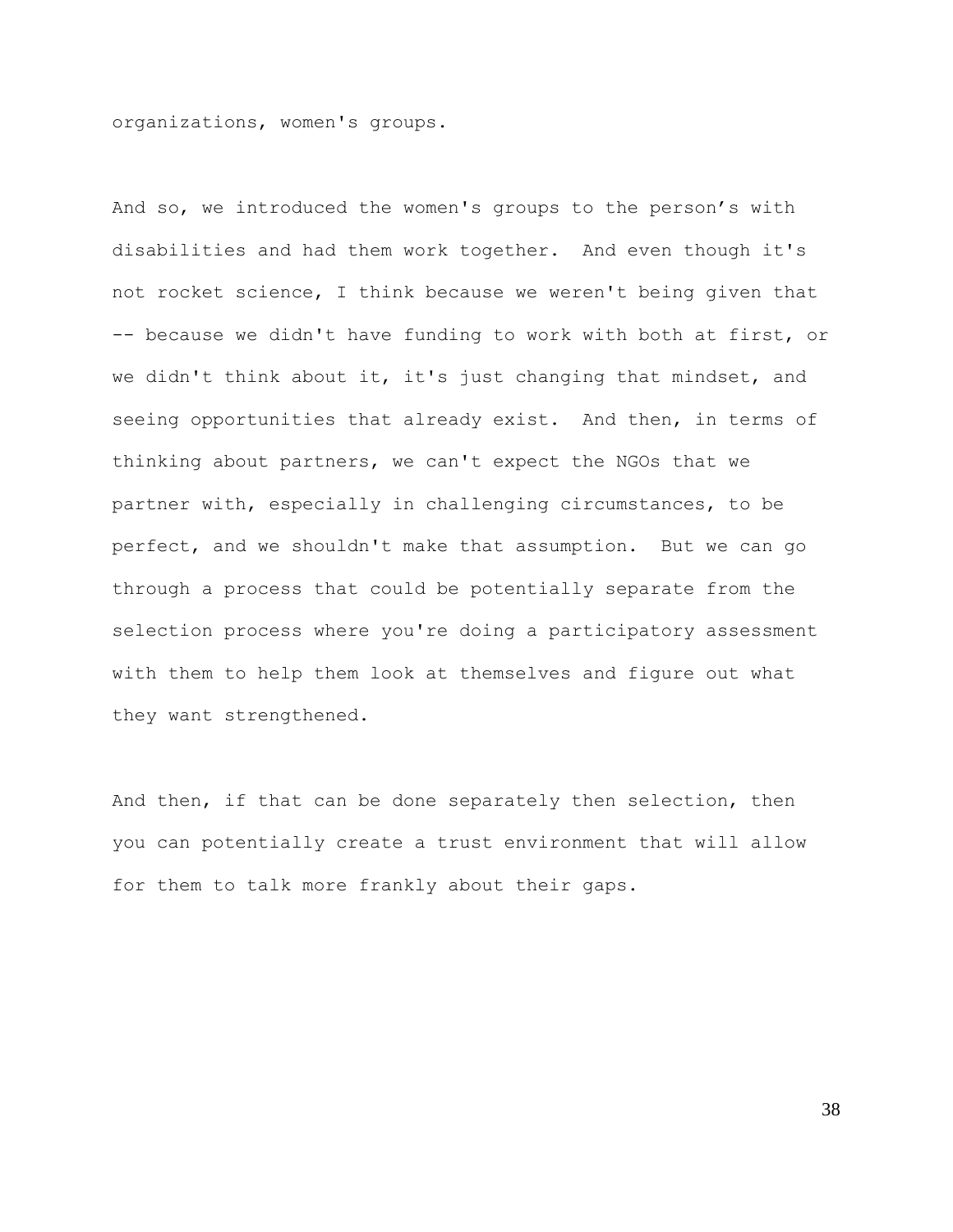NEIL LEVINE: Okay. Thank you. Thank you. Welcome back. The longest walk.

ALLISON FOSTER: Hi, I'm Allison Foster. I'm from Interhealth International. And I just want to talk a little bit about [inaudible] a little bit about listening. This piece about sustainability and listening from the beginning. Building these partnerships, it's not just about the partnership you're going to have or you're going to build with the partner to partner in the country within which you're working, but also where they're going to be when you leave in five years.

And have they thought about that? Where is the organization going to be, and how is it mapping its partnership, and where it benefits itself to move forward, and how is that going to play out and affect your project and your goals that are larger than your project? And that -- listening to the politics -- and what's happening. And it's the individuals in those communities, and those NGOs, and then the government level, and also the organization, and wanting that movement as you do.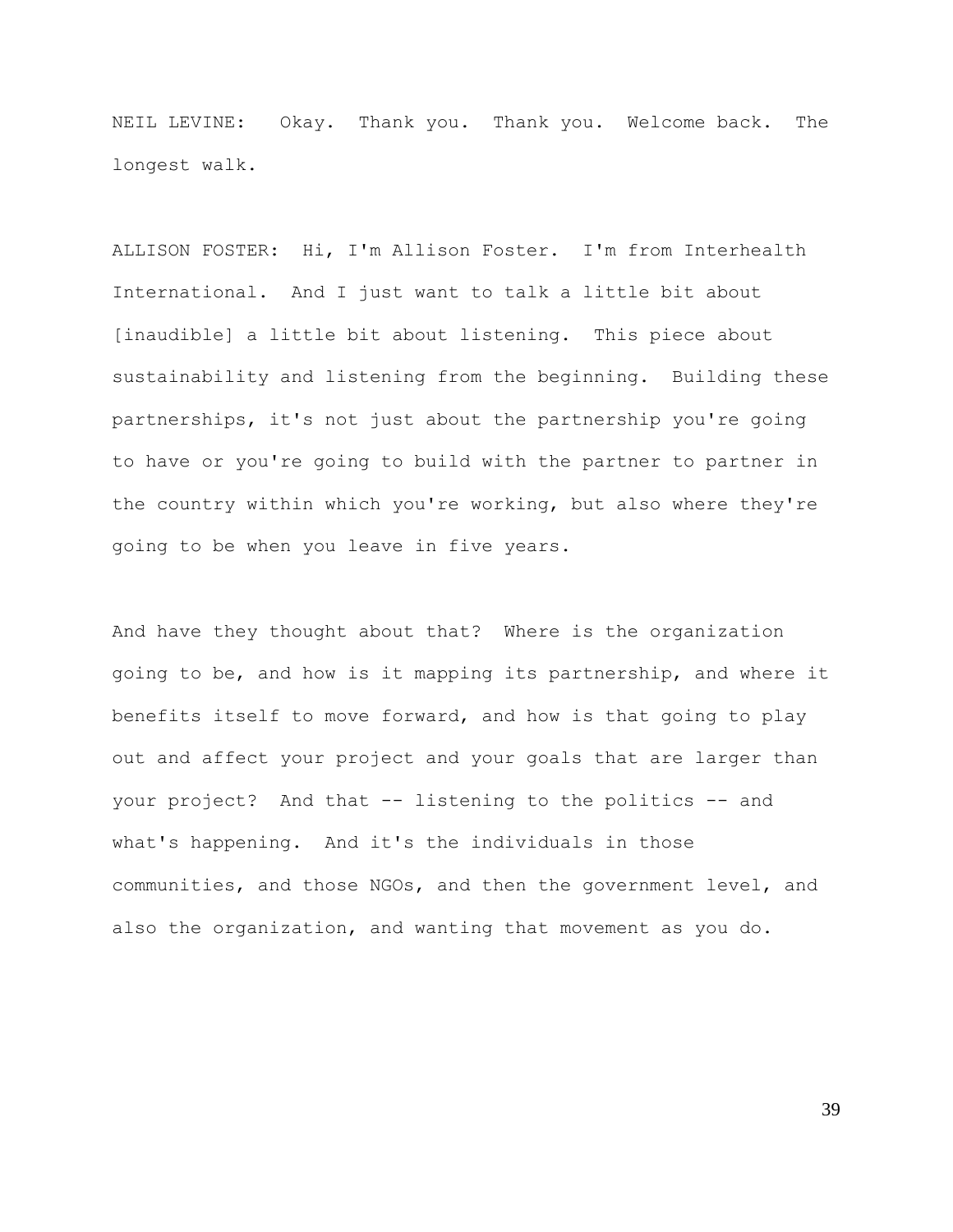Because that is so shifting, so much of this transition that we talked about earlier, and it's so fragile.

We're not paying attention along the way, we're continually sewing those pieces together, and showing them how to sew those pieces together, it can all unravel very quickly after we depart.

NEIL LEVINE: You, George.

GEORGE THOMPSON: I'm George Thompson, with USAID. I have two points. One is I agree with the idea there's different levels of partnership. And what I think I've found in my career in foreign service was that what I learned in Peace Corps training was that community development was the basis of everything. And what I've found out in my USAID service is that if a project has community development, it has a chance of working. If it doesn't have community development, it has no chance of working, or very little chance of working.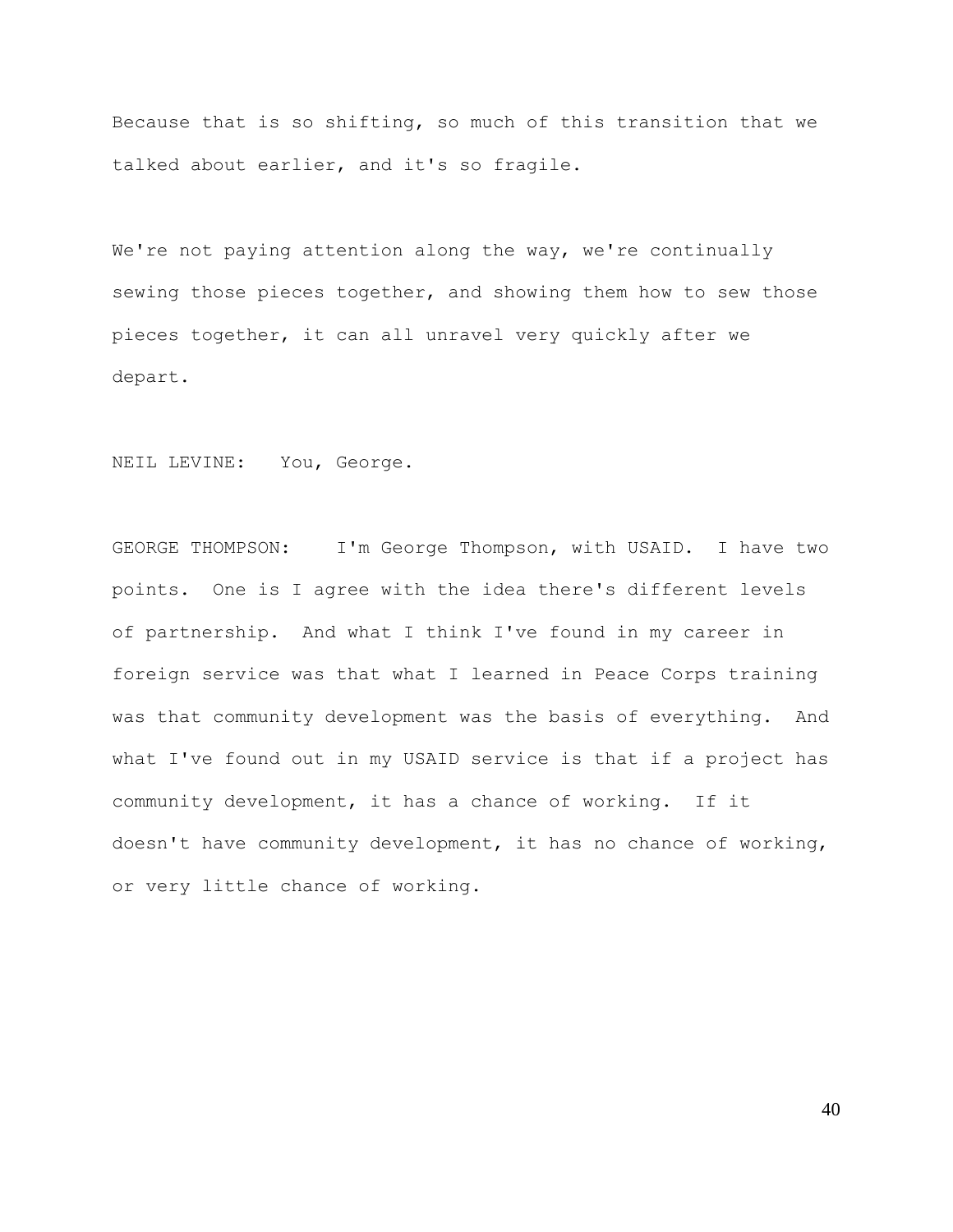And then, the other thing is that I remember a partnership that a friend of mine that was working on a Nigeria-esque fought for years to keep these women's health groups together for years and years, during the dictatorship because that was the only thing they allowed us to do, and they wanted to cut that program -- he wrote a letter to the President. He got the President to sign off on a, Clinton to sign off on something to say we're going to keep doing this in order to keep that project going. And he realized it wasn't just -- they couldn't do a democratization program, but they taught these women how to act democratically in the women's group. And those groups were the basis for the - - once democracy kind of broke out there, were the basis for a lot USAID's programming.

NEIL LEVINE: Right here, behind you. We'll take two more. One here, and one in the middle.

KIM HART: Hi. Kim Hart, with Search for Common Ground. I think one of the things we're seeing in trends is an increase and improvement in vertical partnerships, and in horizontal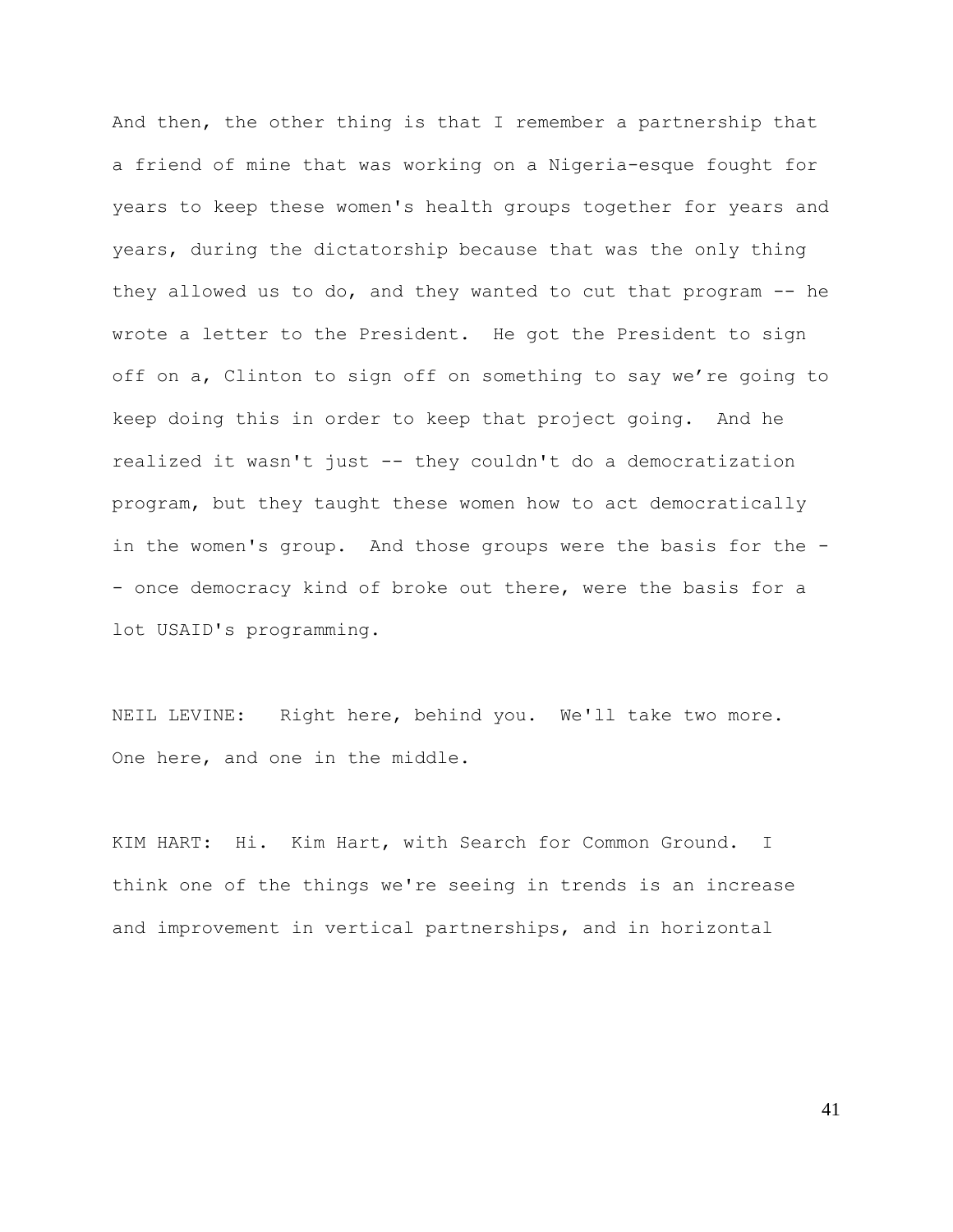partnerships in the countries who could use more coordination and information sharing. One of the big gaps that I still see, I think, is information sharing between USAID and the partners that aren't linked in a particular project. So, for example, if I'm working Nepal on a governance project, but some of the great evaluation in another country, unless I'm digging through the deck and somehow finding my name is not even on there, that information often never gets shared beyond just the in country teams.

So, I think that there should be a critical space for us to - how do we share information more broadly than just through the people on the ground working together, and who's in your project line of command to make sure that there's actual learning across the field.

NEIL LEVINE: Thank you. Last question, and then I'm told the administrator's en route back. Okay.

FEMALE SPEAKER: Thank you. I'm [inaudible] grant management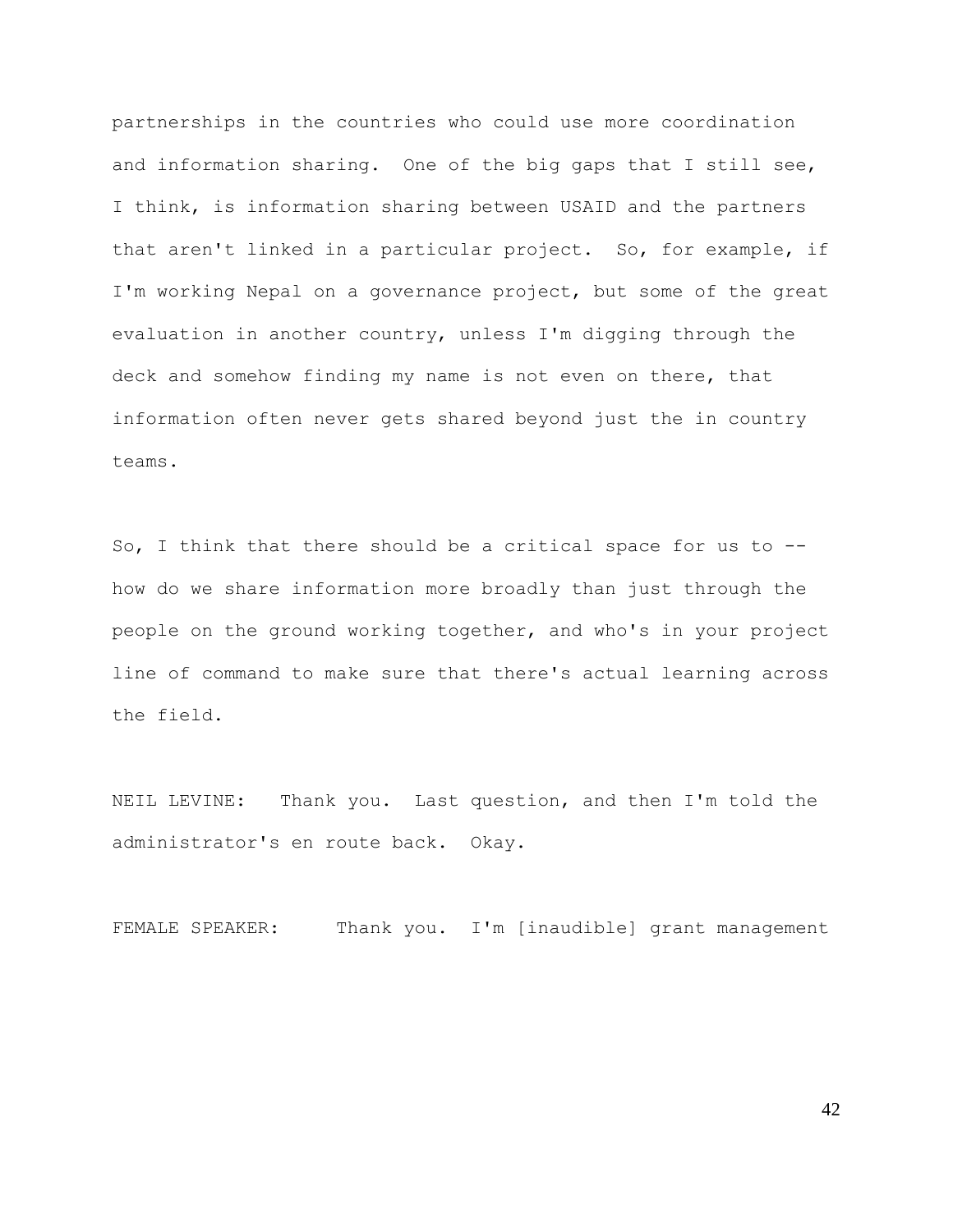solutions project. I just wanted to talk a little bit in line with sustainability issues that were raised. But first, when partnerships are created, they mostly are created to produce some change, or to make the change work, or you know, to alter the things. And that's what needs to be remembered, first of all, before we talk about the sustainability because change implies a world of behavior changes. And it implies -- and not necessarily this time exists, and I wanted to say that, for instance, the prioritization -- and this is probably very related to what agency is doing and concerned about it, but prioritization sometimes works against this time.

And for instance, some countries -- they were in priority list and then all of the sudden, they become out of that list. But they are still willing, and they don't have means, and they don't have that support to continue, while the others are bored with money, you know, and they don't have that commitment. They don't have that willingness. They don't have that basis. So, I think, for instance, what I would say for the agency to think about, there is a will, there will be better results at the end